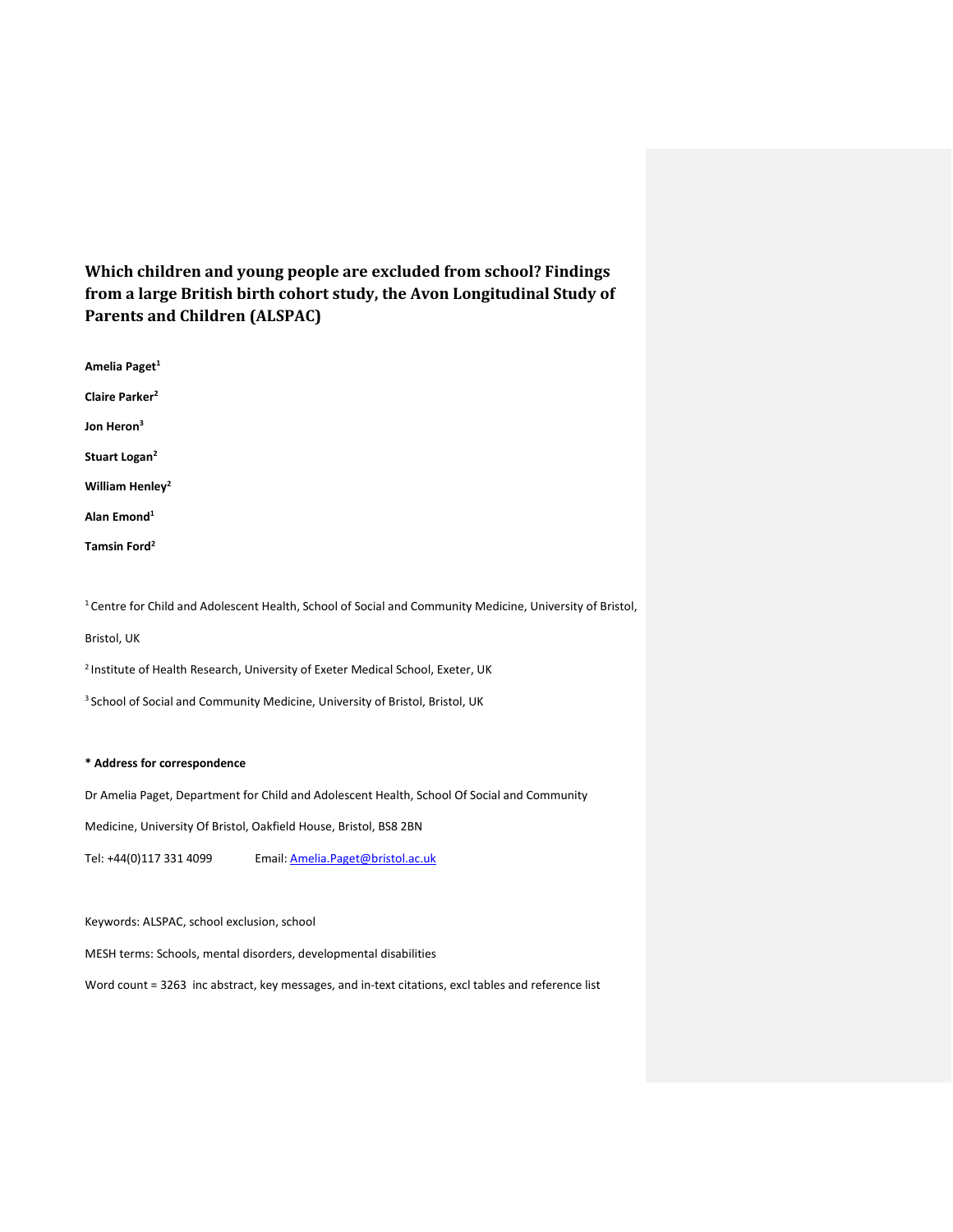## **Abstract**

#### **Background**

Exclusion from school is increasingly recognised as pertinent to child health. National educational data reveal that boys, children who are looked-after, living in poverty, have special educational needs (SEN) or from certain ethnic minorities, are disproportionately excluded from school. As population-based data on the wider characteristics of excluded children are scarce, we aimed to describe predictors of school exclusion in the Avon Longitudinal Study of Parents and Children (ALSPAC).

#### **Method**

ALSPAC, a prospective UK population-based birth-cohort study, collected parent reports of permanent school exclusions by 8 years and parent and self-reports of permanent and fixed-term exclusions in the preceding 12 months at 16 years. Potential risk factors were examined for associations with exclusion using logistic regression, with a focus on child mental health and neurodevelopment.

#### **Results**

Analyses were based on all available data on 53/8245 (0.6%) pupils excluded from school by 8 years and 390/4482 (8.7%) at 16 years. Key factors associated with exclusion at both time points included male gender, lower socioeconomic status, maternal psychopathology, mental health and behavioural difficulties, psychiatric disorder, social communication difficulties, language difficulties, antisocial activities, bullying/being bulled, lower parental engagement with education, low school engagement, poor relationship with teacher, low educational attainment and SEN (all p<0.05).

#### **Conclusion**

Exclusion from school was associated with child, family and school-related factors identifiable at, or prior to, primary school age. Child health professionals have an important role in the holistic, multidisciplinary assessment of children who are at-risk of exclusion from school. Mental health and neurodevelopmental difficulties should be recognised and supported, to improve the health and educational outcomes amongst this vulnerable group.

**Key messages**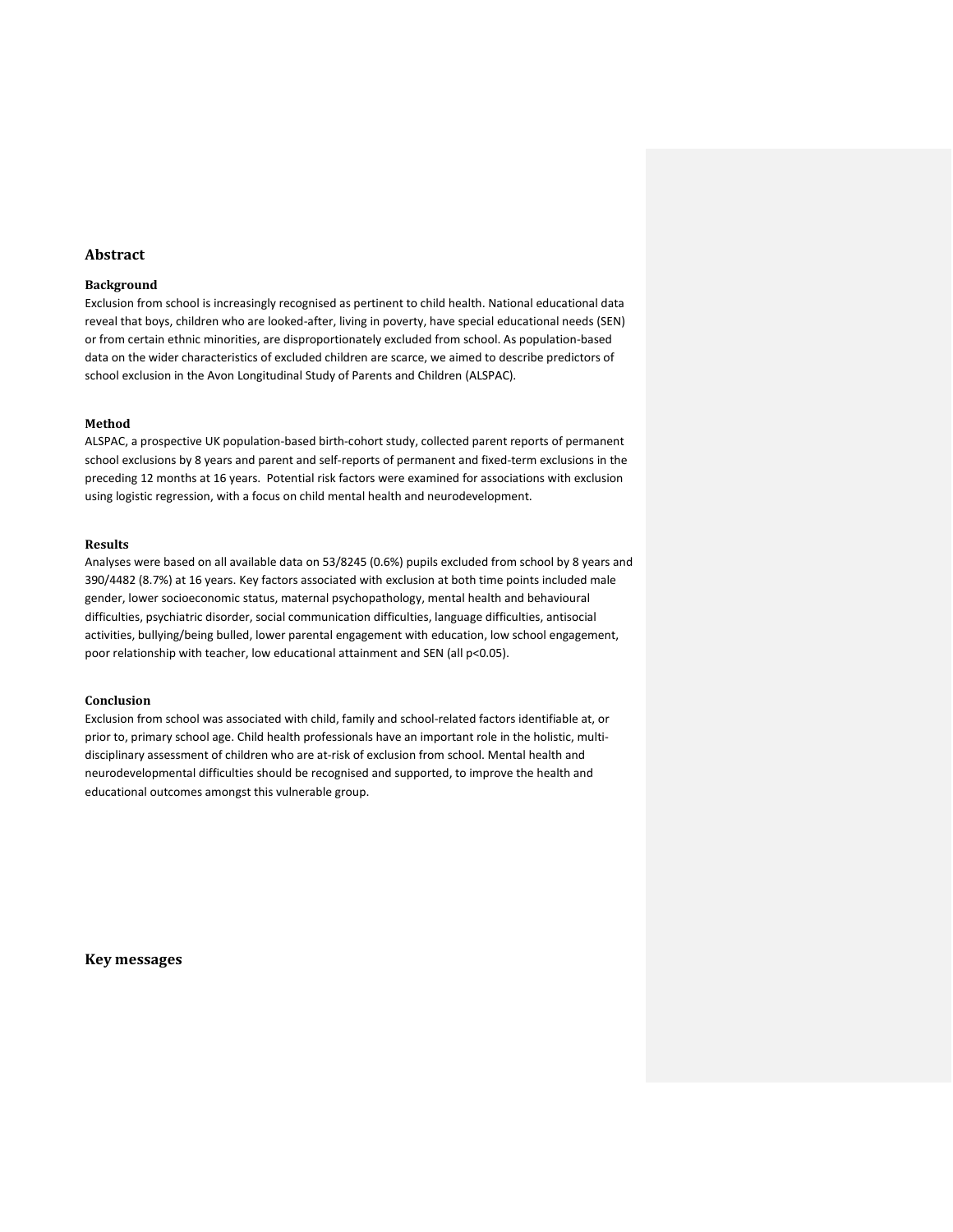- 1) Our findings support national guidance that children who are excluded warrant a holistic assessment that goes beyond their educational needs. Child health practitioners have an important role to play in addressing any unrecognised or inadequately supported neurodevelopmental or mental health needs.
- 2) Current policy recognises the need for effective integrated working between health, education and social care for children with complex needs. This study reflects the importance of a collaborative approach to children presenting with disruptive behaviour at school to avoid educational placements breaking down.
- 3) Difficulties experienced by children who are excluded in relation to their mental health, behaviour, social communication and learning may be identifiable early on at primary school or even prior to school entry – providing opportunities for intervention.
- 4) Further research is required to clarify the contribution of mental health and neurodevelopmental disorders to disciplinary exclusion.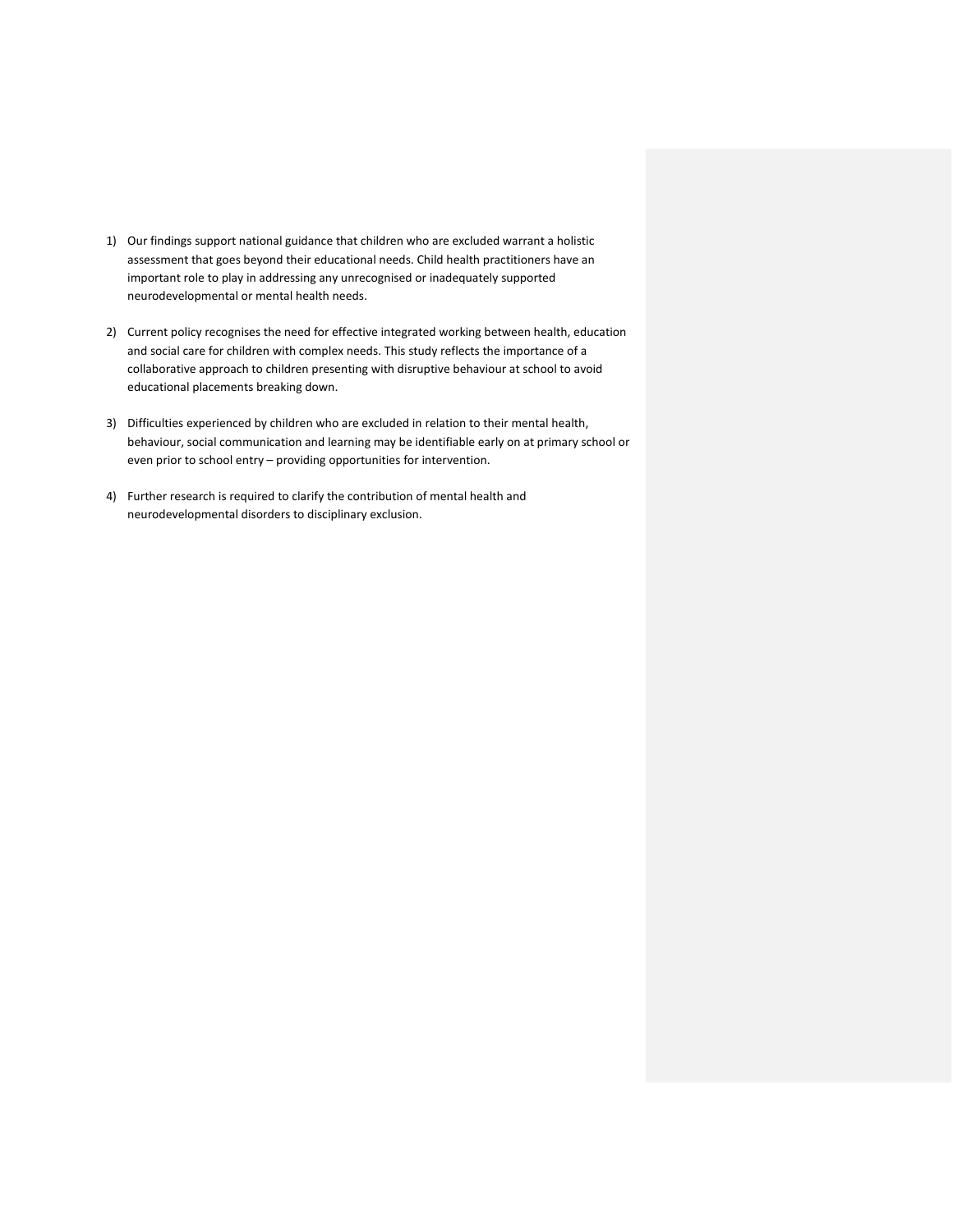## **Background**

Exclusion from school is a disciplinary tool, which is increasingly recognised as pertinent to child health [\(Parker and Ford 2013\)](#page-20-0). In the short term, exclusion may have significant psychological and practical impacts on the child, their family and others in the school [\(McDonald and Thomas 2003,](#page-20-1) [Parker](#page-20-2) *et al.* [2016b,](#page-20-2) [Quin and Hemphill 2014,](#page-20-3) [Smith 2009\)](#page-21-0), whilst in the longer term it is associated with poor mental and physical health, substance abuse, antisocial behaviour, crime, low educational achievement, unemployment and homelessness [\(Skiba](#page-21-1) *et al.* 2003, [Daniels and Cole 2010,](#page-18-0) [Parsons](#page-20-4) *et al.* 2001, [Berridge](#page-18-1) *et al.* 2001[, Pirrie](#page-20-5) *et al.* 2011, [Hemphill](#page-19-0) *et al.* 2012[, Hemphill](#page-19-1) *et al.* 2006, [Arcia 2006\)](#page-18-2).

The most common reason for exclusion is persistent disruptive behaviour [\(DfE 2016,](#page-18-3) [Parker](#page-20-6) *et al.* [2016a\)](#page-20-6), which may be due to unrecognised or inadequately supported needs. Exclusion is unlikely to reduce disruptive behaviour as it fails to address underlying difficulties, and many children experience multiple exclusions [\(Parsons](#page-20-4) *et al.* 2001[, Bowman-Perrott](#page-18-4) *et al.* 2013, [Theriot](#page-21-2) *et al.* 2009). Statutory guidance in England suggests that exclusion should trigger a holistic assessment that extends beyond educational needs to identify and remediate contributory factors [\(DfE. 2012\)](#page-18-5). In practice, it is unclear how often and how effectively such assessments occur.

National educational data reveal that exclusion occurs disproportionately in certain groups; including boys, some ethnic minorities, those eligible for free school meals, and children who are looked-after or have SEN [\(DfE. 2014\)](#page-18-6). National statistics from the USA similarly indicate the disproportionate exclusion of vulnerable children [\(Krezmien](#page-19-2) *et al.* 2006, [Bowman-Perrott](#page-18-4) *et al.* 2013). In England, official exclusion rates have increased over the past year [\(DfE 2016\)](#page-18-3); these data may also hide a wider burden of informal exclusion practices, particularly among children with special educational needs and disability (SEND) [\(LGO 2011,](#page-19-3) OCC [2013,](#page-20-7) [Evans 2010,](#page-18-7) [Butler 2011,](#page-18-8) [CAF 2013,](#page-18-9) [AAA 2014,](#page-18-10) [Parker](#page-20-2) *et al.* 2016b).

Primary research on this issue using population-level data is sparse. Although children with a neurodevelopmental or psychiatric disorder may be more likely to be excluded, two systematic reviews found surprisingly few studies testing this relationship [\(Parker](#page-20-8) *et al.* 2014[, Whear](#page-21-3) *et al.* 2014). Research from the US and Australia suggests risk factors may include poor social skills, low academic attainment, emotional and behavioural difficulties, single parenthood, young maternal age, low maternal education, receipt of public assistance, high individual school mobility, poor school 'climate', and low parental expectations, satisfaction and involvement with school [\(Achilles](#page-18-11) *et al.* 2007, [Bowman-Perrott](#page-18-4) *et al.* 2013, [Bruns](#page-18-12) *et al.* 2005, [Hemphill](#page-19-4) *et al.* 2014[, McElderry and Cheng 2014,](#page-20-9) [Raffaele-Mendez](#page-21-4) *et al.* 2002, [Theriot](#page-21-2) *et al.* [2009\)](#page-21-2).

The Avon Longitudinal Study of Parents and Children (ALSPAC) is a UK prospective population-based birth-cohort study, which offers an excellent opportunity to examine a range of risk factors for school exclusion. The aim of this study is to describe the broad profiles of children and young people excluded from school.

**Commented [FT1]:** New stats released a week or two ago – also small increase – would change the reference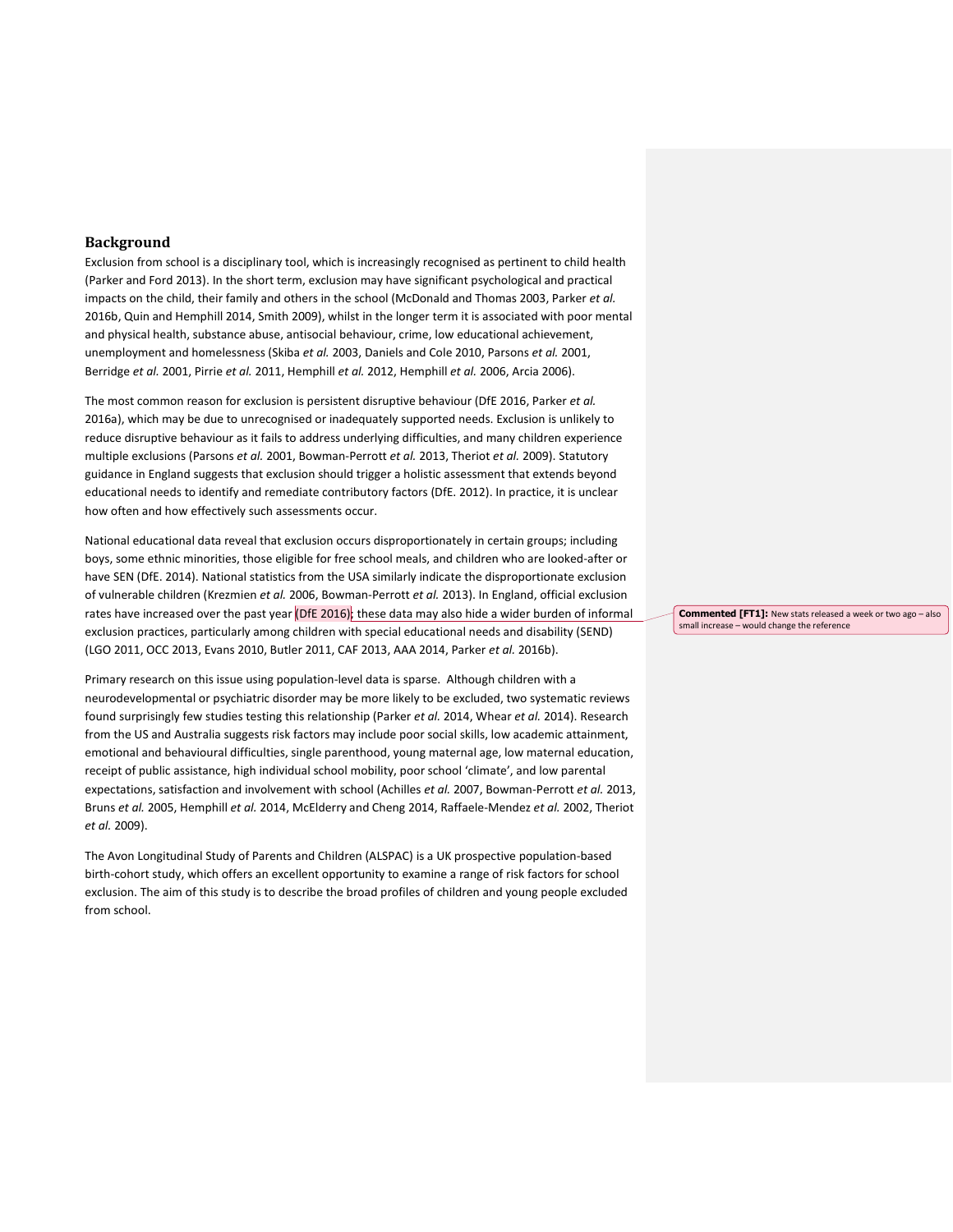## **Methods**

## **Sample**

ALSPAC recruited 14,541 pregnant women resident in Avon, South West England, expected to deliver between April 1991 - December 1992. When the oldest children were 7 years old the initial sample was bolstered with eligible cases that failed to join the study originally, so the total sample with child-based data collected after the age of 7 is 15,458 pregnancies, including 14,775 live births and 14,701 children alive at 1 year. The sample and phases of enrolment are described in the cohort profile papers [\(Boyd](#page-18-13) *et al.* [2013,](#page-18-13) [Fraser](#page-19-5) *et al.* 2013), and further information is available on the study website (http://www.bristol.ac.uk/alspac), which contains a searchable data dictionary [\(http://www.bris.ac.uk/alspac/researchers/data-access/data-dictionary\)](http://www.bris.ac.uk/alspac/researchers/data-access/data-dictionary). Ethical approval for the study was obtained from the ALSPAC Ethics and Law Committee and Local Research Ethics Committees.

#### **Measures**

## *Outcome measure: Exclusion from school*

1) Exclusion by eight years:

When the child was eight years seven months old, mothers were asked if their child had ever been excluded from school, creating a binary variable of 'Yes' or 'No'. Those who were not sent or did not complete the questionnaire (n=6826) or respond to the question (n=48) were coded as missing.

2) Exclusion at 16 years:

When the child was approximately 16 years old, mothers and children were asked separately about fixed-term and permanent exclusions from school in the past 12 months. A binary variable was derived; if the mother and/or child had reported any school exclusion this was coded as 'Yes', or if both the mother and child had reported no exclusions, this was coded as 'No'. Questionnaires not sent or completed were coded as missing (n=10,963).

#### *Exposure variables*

To determine early discernible differences in children excluded from school, exposure variables focussed on early childhood and included risk factors for disruptive behaviour [\(Latimer](#page-19-6) *et al.* 2012) and for exclusion observed in the literature and clinical practice. We split exposures into three groups; Family, Child, and School-related factors. We used all available data rather than restricting investigation to those with complete data on all exposures, therefore each exposure investigated has a different denominator. As a pragmatic approach and because many continuous measures were skewed, distributions were dichotomised to create binary exposures, coded as 1 to indicate risk and 0 to indicate non-risk. Cut-offs were either clinically significant thresholds or used in previous ALSPAC studies. Table 1 provides further details on exposure variables.

#### *Statistical analysis*

Logistic regression models explored associations with exposure variables in relation to the two outcome variables; exclusion by 8 years and exclusion at 16 years. Values were not adjusted for multiple testing. Analyses were conducted using Stata v13.1.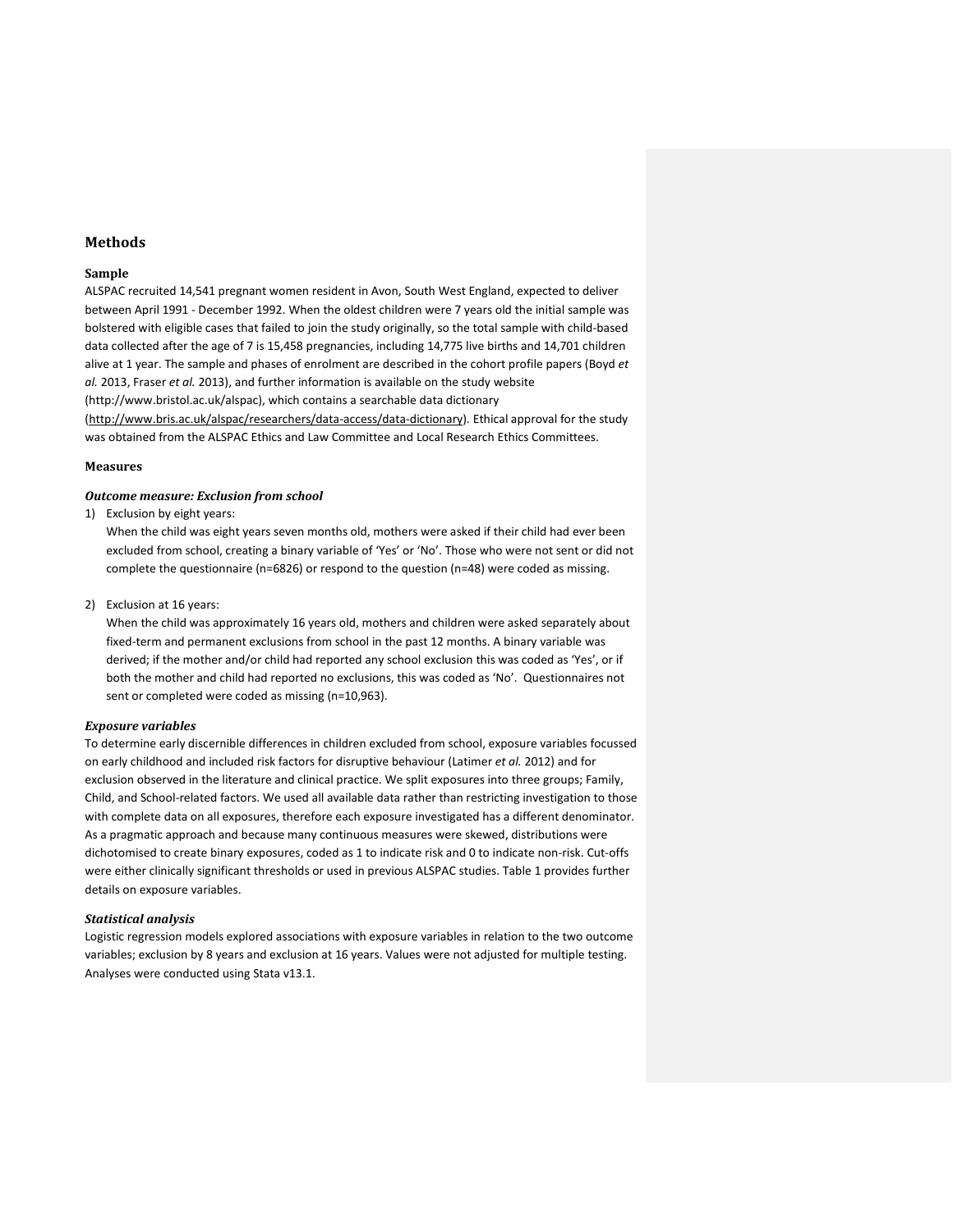# **Results**

## **Available data**

This investigation is based on 8,245 children with data on exclusion by 8 years (56% of the total cohort alive at 1 year) and 4,482 with data on exclusion at 16 years (31% of those alive at 1 year). Children with available data had higher socio-economic status than those without, due to increased attrition of those in lower socio-economic groups [\(Wolke](#page-21-5) *et al.* 2009).

Number of children and young people experiencing exclusion 53/8,245 children (0.64%) experienced permanent exclusion by 8 years. At 16 years, Mothers reported 215 children to have been excluded (including 212 with fixed-term exclusions and 11 with permanent exclusions) and 269 children reported exclusion. The total number of cases where exclusion was reported by the mother and/or the child was 390/4,482 (8.7%). Missing data was not the same for both sources, so for the 4,310 participants with data on exclusion from *both* the mother and child at 16 years, we compared reported exclusions between the two; there were 18 cases where the mother reported exclusion whilst the child did not, whilst 106 children reported exclusions that their mothers did not report. Some of these may indicate 'informal' exclusions and question whether appropriate procedures were followed for informing parents every time the pupil was excluded from the educational environment. Of the 53 children excluded by 8 years, only 16 had data on exclusion at 16 years, of whom 9 (56%) had experienced further exclusion; exclusion by 8 years was a strong predictor of exclusion at 16 years (OR 15.27, CI 5.65 - 41.29, p<0.001).

#### **Factors associated with exclusion**

Results for family, child and school-related factors are shown in Tables 2, 3 and 4 respectively.

#### *Family*

The three family factors most strongly associated with exclusion by 8 years were a history of the mother being suspended from school, rented housing and maternal depression in pregnancy; whilst for exclusion at 16 years they were the mother being suspended, young maternal age, and maternal smoking in pregnancy.

Exclusion at both time points was associated with measures reflecting low socio-economic status, but this association was more consistent for children excluded at 16 years, which may reflect greater statistical power with more reported cases of exclusion. Strikingly, one third of children born to teenage mothers were excluded at the age of 16 years, and almost one third of those with a maternal history of exclusion also experienced exclusion; there was some but only partial overlap between these groups.

Higher levels of adversity in pregnancy and in the first two years of the child's life were associated with exclusion at both time points, whether examined using the Family Adversity Index as a continuous measure, and when dichotomised above the 95<sup>th</sup> centile (exclusion by 8 years: OR 3.68, CI 1.55 - 8.72, p=0.003, exclusion at 16 years: OR 5.85, CI 3.99 - 8.58, p<0.001).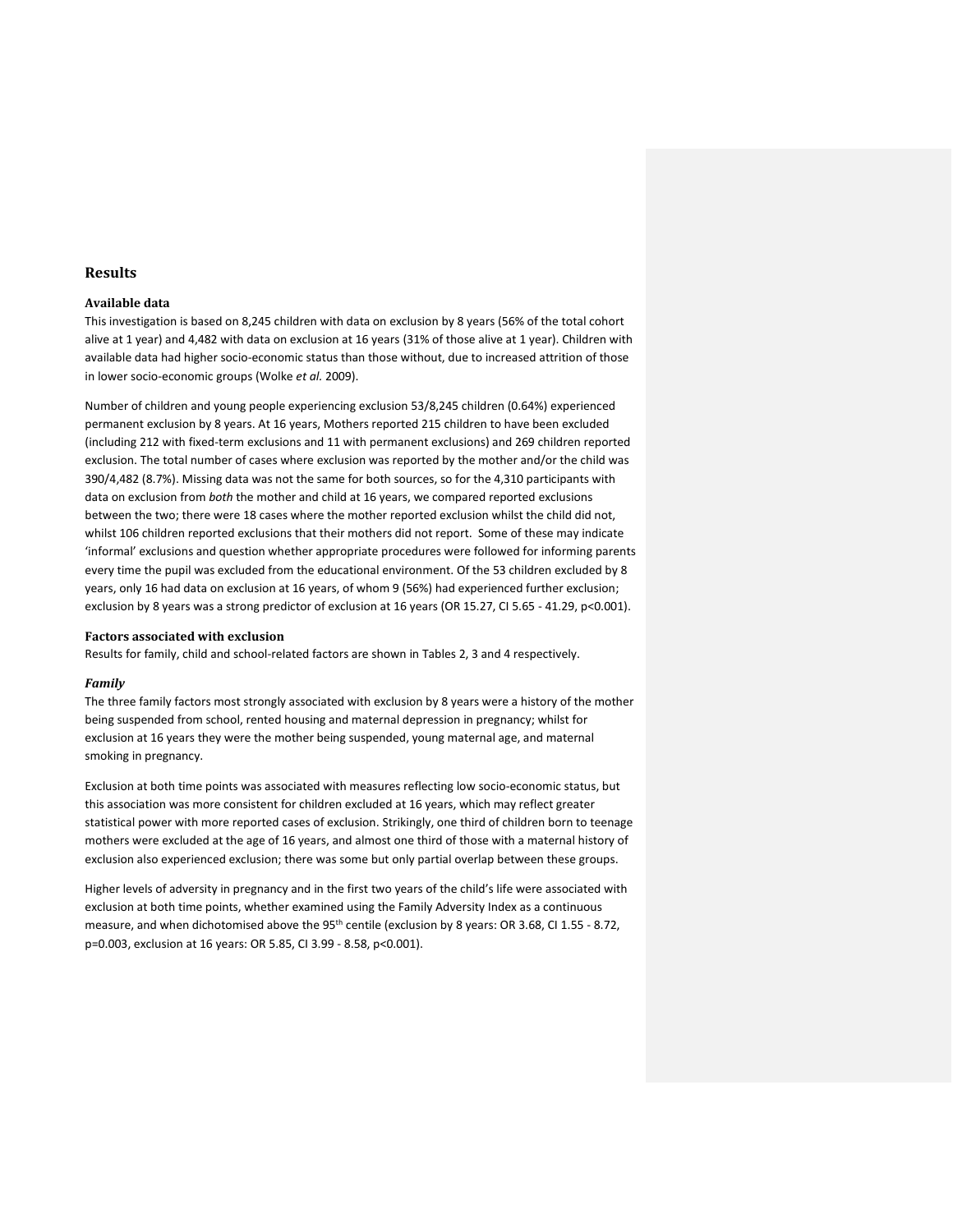## *Child*

Psychiatric disorder and social communication difficulties strongly predicted exclusion at both 8 and 16 years. Exclusion by 8 years was also related to worse general health in the pre-school period, and at 16 years, to involvement in antisocial activities.

#### *School*

The three school-related factors most strongly associated with exclusion by 8 years were presence of SEN, high levels of school mobility, and poor relationship with the teacher; whilst for exclusion by 16 years they were less parental support for the child's learning, and Key Stage One (KS1) results of ≤level 1 for writing and reading.

## **Discussion**

Our study shows a significant proportion of young people experiencing fixed term or permanent exclusions at 16 years (8.7%). Given this may be an under-estimate, and with the known long-term adverse outcomes of school exclusion, this has widespread potential implications. Furthermore, our findings suggest that exclusion is experienced by children who face multiple vulnerabilities in different areas and stages of life compared to their peers. Excluded children were more likely to have mental health or neurodevelopmental difficulties, however there may be a complex mixture of needs on presentation, and not all may meet clinical/diagnostic thresholds. Exclusion is likely to result from an accumulation of child, family and school factors, which all occur within, and interact with, the wider community and societal context, and amount to a significant burden expressed in the disruptive behaviour that challenges the school. The problem is unlikely to reside solely within the child or family, as is often the perception.

The profile of children excluded at primary and at secondary school age may differ; though we were unable to formally test this hypothesis. Exclusion at primary school was rarer, and may reflect more severe difficulties, whilst in adolescence, difficulties may be more subtle, but numerous and accumulative, particularly in the context of the increasing challenges of a secondary school setting.

Associations with socioeconomic deprivation, family adversity and maternal mental health problems, highlights the importance of considering a child's behaviour in the context of challenges the family may be facing, and the need to focus preventative interventions for families at risk.. The association between mothers and children who experience exclusion may highlight genetic contributions, as well as the influence of maternal experiences of education on the child's attitude towards and experience of school.

There was strong evidence for early differences in behaviour amongst excluded children, as well as parental concerns about child health and behaviour in the pre-school period. Professionals should take such concerns seriously, and intervene early. Many child and school-related factors measured early in primary school, were still strongly associated with exclusion at 16 years, emphasising that difficulties may be identifiable at an early stage, and early school experiences may have significant influence on later school trajectories.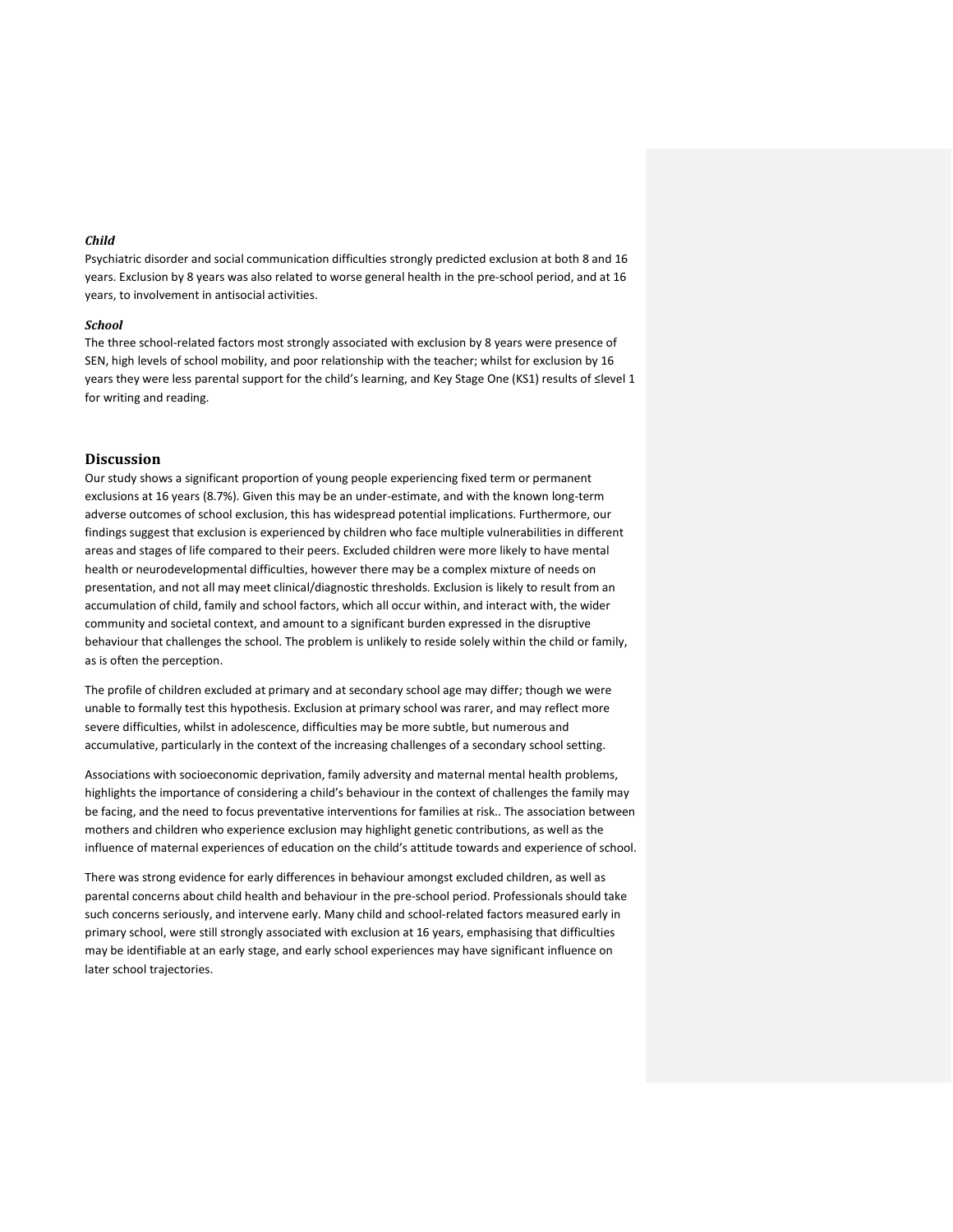#### **Relevance to existing literature**

The proportion of children excluded from school in our study is higher than currently reported in England and higher than we might expect, given both ALSPAC attrition and school exclusion are socially patterned. However exclusion rates have halved since the late 1990s, so the rates in our study are in line with figures from the time of data collection in 2006/7, but may also reflect informal exclusion episodes missing from national data.

Our results are consistent with known socio-demographic risks for exclusion and findings from US and Australian datasets [\(Achilles](#page-18-11) *et al.* 2007, [Bowman-Perrott](#page-18-4) *et al.* 2013, [Hemphill](#page-19-4) *et al.* 2014, [Theriot](#page-21-2) *et al.* [2009\)](#page-21-2) and qualitative work [\(Daniels](#page-18-14) *et al.* 2003, [Parsons](#page-20-10) *et al.* 1994, [Hayden and Ward 1996,](#page-19-7) [Gordon](#page-19-8)  [2001,](#page-19-8) [Parker](#page-20-2) *et al.* 2016b) in highlighting the role of family and school factors, in addition to child characteristics. The findings have relevance to children in similar education systems and high-income settings worldwide.

#### **Key implications for policy and practice**

The American Academy of Paediatrics has highlighted that school exclusion is an issue that requires more attention from health professionals, particularly paediatricians who can help schools understand and address root causes of disruptive behaviour [\(AAP 2003\)](#page-18-15). In the UK, the policy response to the seminal report 'Why children die' also called for a much stronger focus on child mental health, especially for children most at risk such as those excluded from school [\(RCPCH. and NCB. 2014\)](#page-21-6). Our study adds weight to the case that school exclusion is not simply an education issue, but highly relevant for broader child health and wellbeing.UK education/health policy should reflect this, and ensure every school has timely access to psychology/counselling services and links to the local community child health centre.

Our findings support statutory guidance that disruptive behaviour may indicate unmet need and that excluded children warrant a multi-disciplinary assessment that goes beyond their educational situation, and a review of the adequacy of existing support for children with known SEND [\(DfE. 2012\)](#page-18-5). We recommend such assessments encompass child, family and school-related factors and ideally occur when the *risk* of exclusion is identified, allowing opportunity to intervene and reduce the likelihood of the school placement breaking down. Community paediatricians are well placed to contribute, actively searching for evidence of a neurodevelopmental or mental health condition, and referring to child and adolescent mental health services (CAMHS) and other allied child health professionals as appropriate [\(Paget and Emond 2016\)](#page-20-11). Chid health professionals also have an important role advocating for the rights of children who are illegally excluded, and against disciplinary practices which further disadvantage vulnerable children. Finally, some children may be unable to cope within a mainstream setting, but their move to specialist provision should ideally be planned as the optimal place to meet their needs rather than by default after permanent exclusion.

The need for early identification and intervention for difficulties that could be remediated is clear, given that children most at risk of exclusion are often those already vulnerable to poor outcomes. Early intervention may help redirect children onto a more positive trajectory, and reduce the huge potential costs of educational disengagement, childhood mental health difficulties and social exclusion [\(Scott](#page-21-7) *et al.* [2001,](#page-21-7) Snell *et al.* [2013,](#page-21-8) [Romeo](#page-21-9) *et al.* 2006); an approach all the more pertinent in an era of financial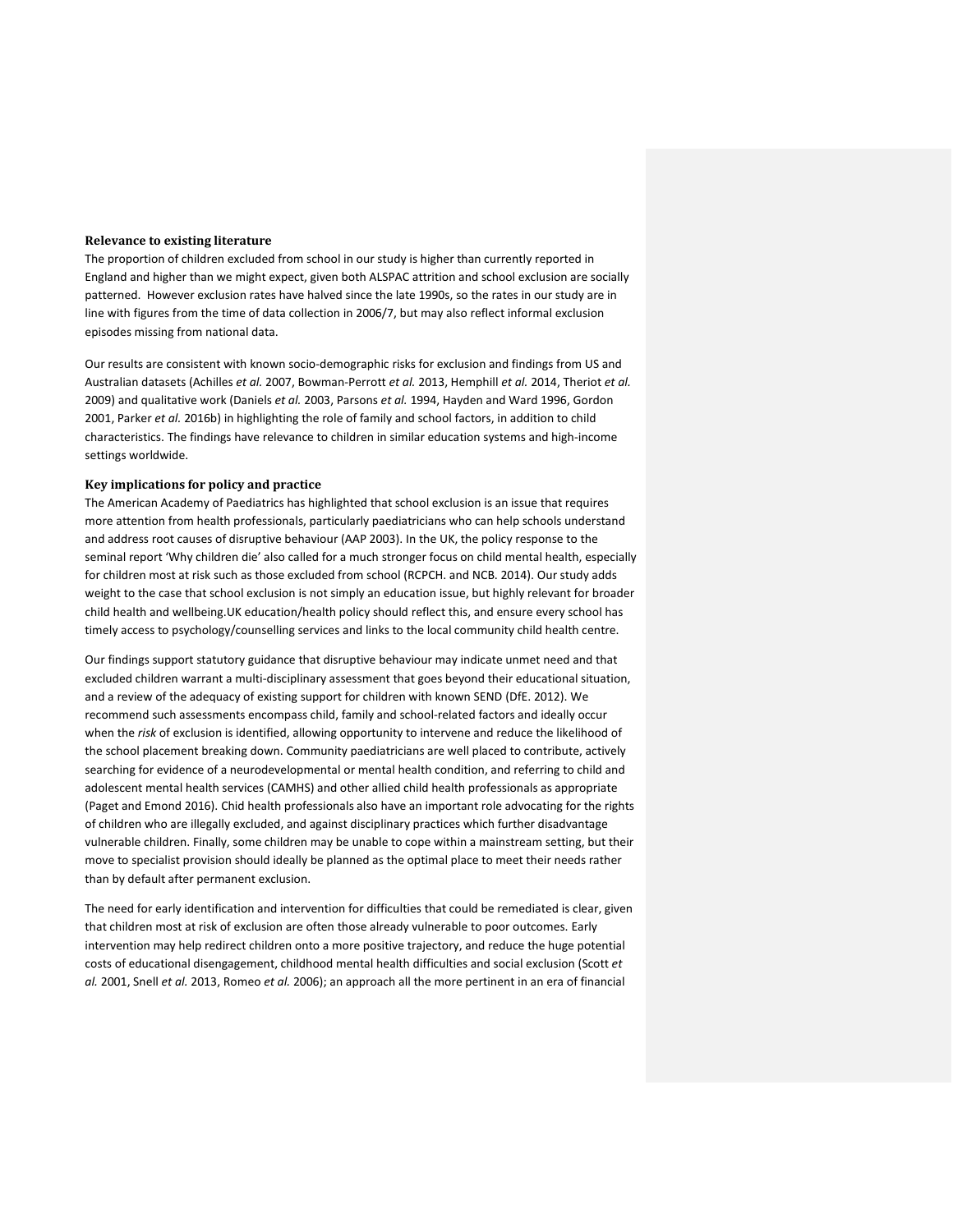austerity. For this to occur, school staff (Ford *et al.* [2007\)](#page-19-9), need training in recognising neurodevelopmental and psychiatric disorders, and support in helping such children access the curriculum. Active treatment of behavioural difficulties is important, via prompt and easy access to parenting courses [\(NICE 2013,](#page-20-12) [Furlong](#page-19-10) *et al.* 2012), as well as training for school staff on behaviour management.

## **Strengths and limitations**

To our knowledge this is the only exploration of exclusion in a UK birth-cohort, using data from a large population-based study with a wide range of prospectively measured, relevant, robust, and clinically important measures.

This topic is difficult to research as exclusions are relatively rare and occur among 'hard to reach' groups, and the use of exclusion varies greatly between schools. Our data were not derived from linked education records, but reported by parents and children. However, this self-reported data is a strength, as it likely includes episodes not officially recorded by the school, thus may be a more realistic estimate of children who experience exclusion.

Our data had no measure of fixed-term exclusions by 8 years and small numbers of permanent exclusions at both time-points. However, permanent exclusions are usually preceded by fixed-term exclusions, suggesting that these children are usually part of the same group. It was not appropriate to statistically compare profiles for exclusions at the two time-points, due to small numbers of exclusions by 8 years and because exclusions were captured in a different way.

Missing data was a limitation. Attrition from ALSPAC was systematic and children who dropped out were more likely to suffer from disruptive behaviour disorder. However, work on the impact of this attrition in ALSPAC [\(Wolke](#page-21-5) *et al.* 2009), as well as sensitivity analyses using multiple imputation [\(Parker 2014\)](#page-20-13), suggests our conclusions would be unlikely to change if complete data were available.

## **Further research**

Further analyses of existing and more recent large cohort studies would help establish more clearly the relationship between exclusion and neurodevelopmental and mental health conditions, as well allowing investigation of the impact of changes in education policy and practice [\(Parker and Ford 2013\)](#page-20-0). Exploring potentially modifiable risk factors in the school environment would be important, as well as factors associated with positive experiences of school and high levels of attainment among groups predisposed towards exclusion.

## **Conclusion**

Exclusion from school is associated with a multitude of child, family and school-related factors, many of which are present in the pre-school period or early in primary school, allowing opportunity for intervention. Children who are excluded warrant a holistic, multi-disciplinary assessment to identify any unrecognised or inadequately supported difficulties, particularly looking for mental health or neurodevelopmental conditions. School exclusion is not simply an education issue and child health professionals have an important role to play in assessing and supporting children at risk.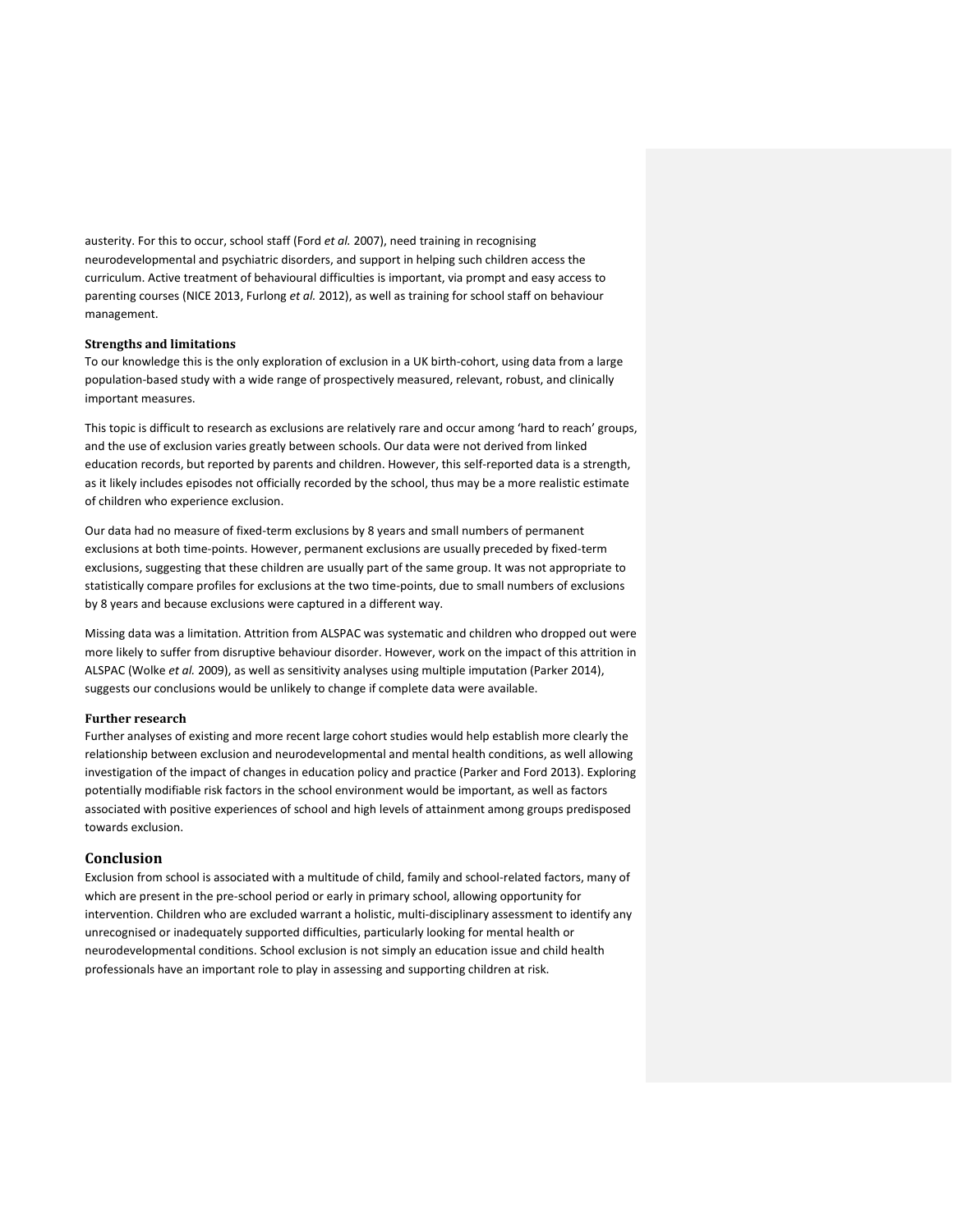# **Acknowledgements**

We are extremely grateful to all the families who took part in this study, the midwives for their help in recruiting them, and the whole ALSPAC team, which includes interviewers, computer and laboratory technicians, clerical workers, research scientists, volunteers, managers, receptionists and nurses. The UK Medical Research Council and the Wellcome Trust (Grant ref: 092731) and the University of Bristol provide core support for ALSPAC. This publication is the work of the authors and they will serve as guarantors for the contents of this paper. This research was specifically funded by Amelia Paget's National Institute for Health Research (NIHR) Academic Clinical Fellowship in Child Health. Claire Parker's work on this project was supported by a PhD studentship funded by The National Institute for Health Research (NIHR) Collaboration for Leadership in Applied Health Research and Care (CLAHRC) South West. The views expressed in this publication are those of the author(s) and not necessarily those of the NHS, the NIHR or the Department of Health in England.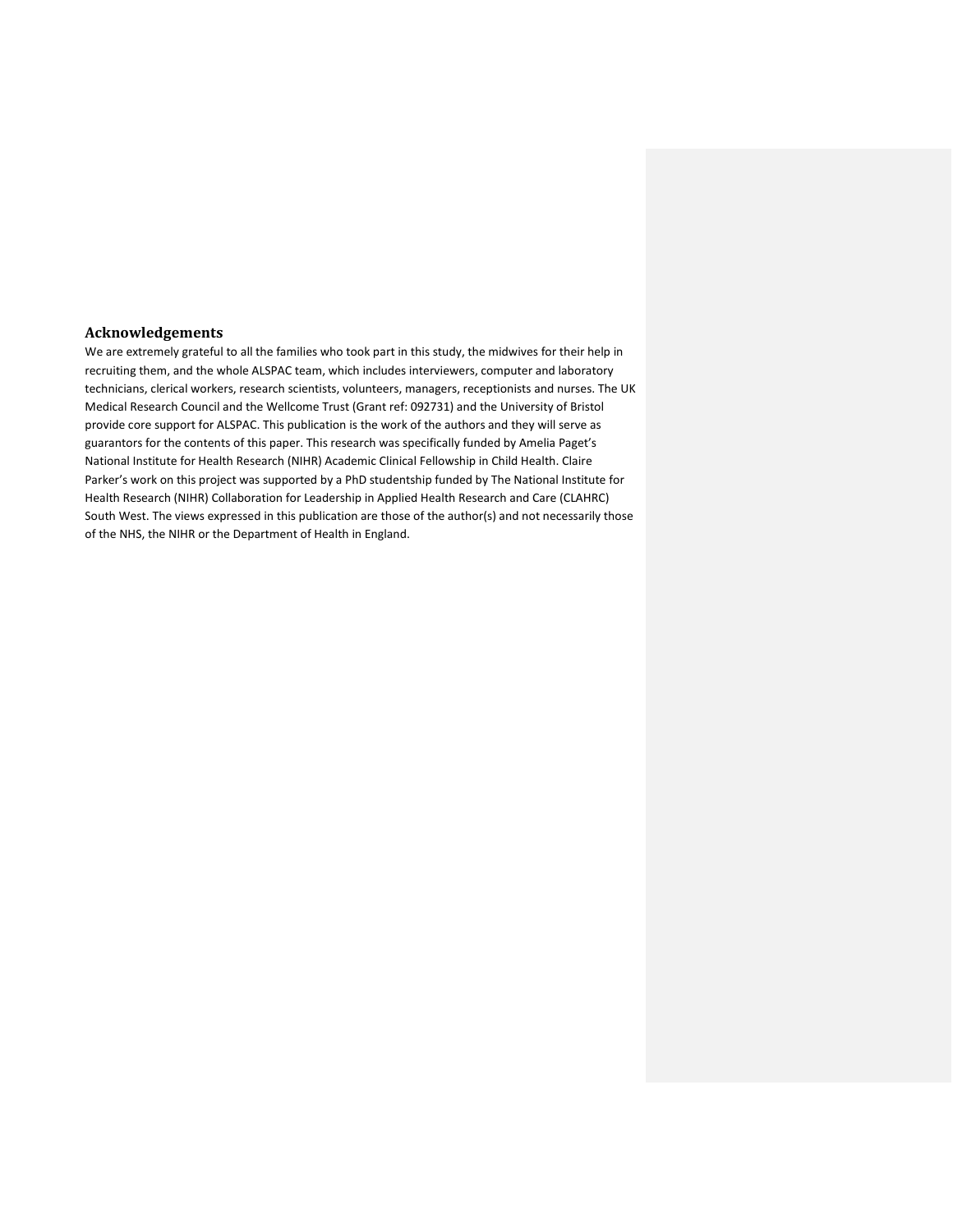# **Tables Table 1: Details of exposure variables investigated**

| <b>FACTOR</b>                                            | <b>TIME-POINT</b>          | <b>SOURCE</b> | SPECIFIC MEASURE AND DESCRIPTION OF VARIABLES CREATED                                                                                                                                                                                 |
|----------------------------------------------------------|----------------------------|---------------|---------------------------------------------------------------------------------------------------------------------------------------------------------------------------------------------------------------------------------------|
| <b>FAMILY FACTORS</b>                                    |                            |               |                                                                                                                                                                                                                                       |
| Parental socioeconomic<br>class                          | 32 weeks<br>gestation      | Mother        | Occupation was used to calculate social class based on the 1991 Office and Populations Censuses and<br>Surveys standards (OPCS 1991). The highest of maternal and paternal social class was taken:<br>Class I, II<br>Class III, IV, V |
| Equivalised household<br>income                          | 33 and 47<br>months        | Mother        | Dichotomised at lowest 20% of household income                                                                                                                                                                                        |
| Housing tenure                                           | 8 weeks<br>gestation       | Mother        | Mortgaged/owned<br>Rented                                                                                                                                                                                                             |
| Maternal marital status                                  | 8 weeks<br>gestation       | Mother        | Married<br>Unmarried/divorced/widowed                                                                                                                                                                                                 |
| Maternal education                                       | 32 weeks<br>gestation      | Mother        | Highest maternal educational qualification achieved:<br>A Level/Higher education<br>O level/CSE/Vocational                                                                                                                            |
| Mother suspended from<br>school before 17 years          | 32 weeks<br>gestation      | Mother        | Not suspended<br>Suspended                                                                                                                                                                                                            |
| Maternal age at delivery                                 | Pregnancy<br>baseline data | Mother        | <20 years<br>$\geq$ 20 years                                                                                                                                                                                                          |
| Parity                                                   | 18 weeks<br>gestation      | Mother        | Primiparous<br>Multiparous                                                                                                                                                                                                            |
| Smoked cigarettes in 1st<br>trimester of pregnancy       | 18 weeks<br>gestation      | Mother        | <b>No</b><br>Yes                                                                                                                                                                                                                      |
| Alcohol use in 1 <sup>st</sup><br>trimester of pregnancy | 18 weeks<br>gestation      | Mother        | <1 glass/week<br>$\geq$ 1 glass/week                                                                                                                                                                                                  |
| Maternal depression in<br>pregnancy                      | 32 weeks<br>gestation      | Mother        | Edinburgh Post-natal Depression Scale (EPDS) - a cut off of 13 was used to create a binary variable, as it<br>is validated as a good predictor of clinical depression (Murray and Carothers 1990).                                    |
| Maternal anxiety in<br>pregnancy                         | 32 weeks<br>gestation      | Mother        | Crown Crisp Experimental Index - a cut off of the top 15% was used as it has been shown to predict<br>emotional and behavioural difficulties in children at 4 years (O'Connor et al. 2002).                                           |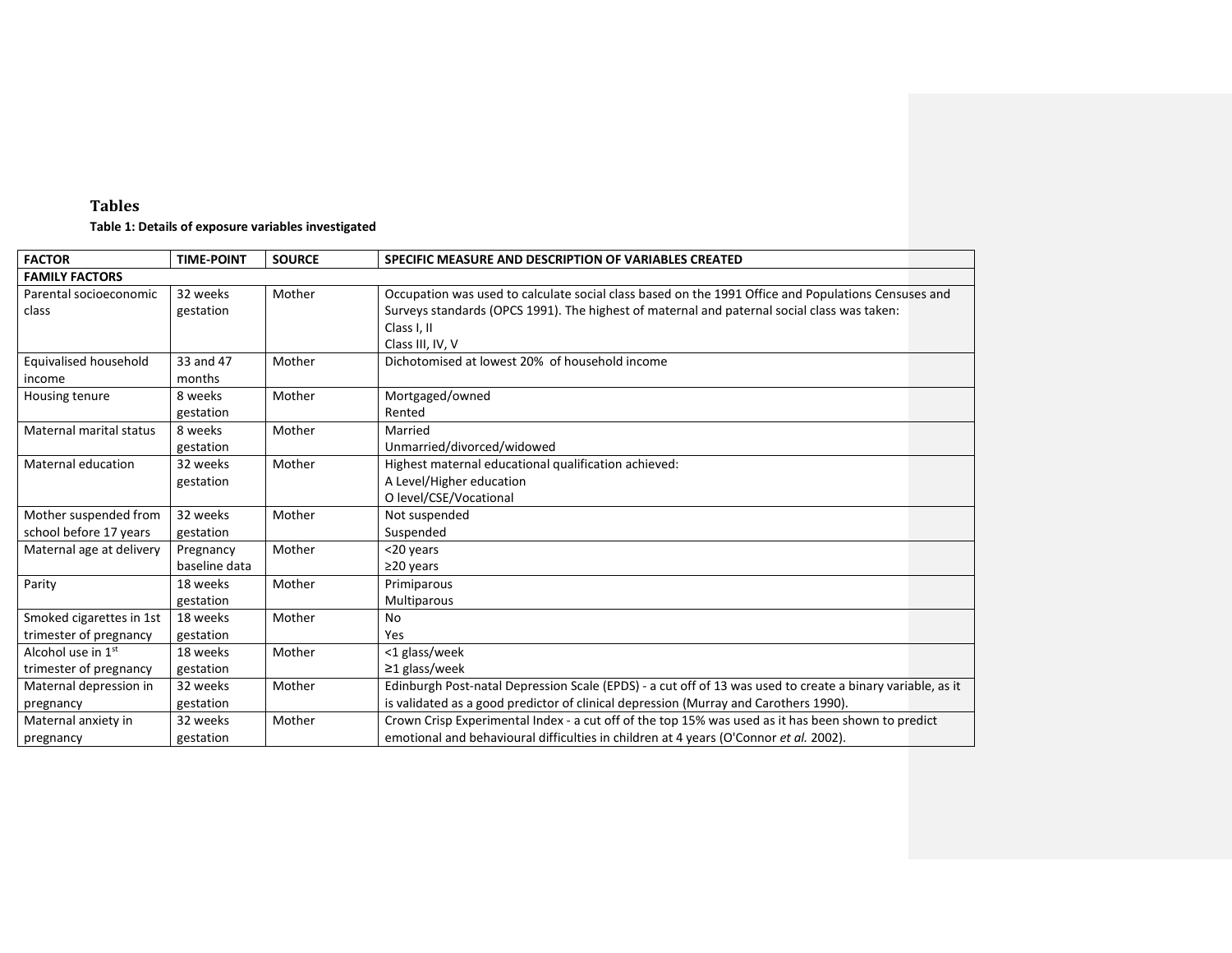| Mother life events      | 8 weeks        | Mother            | Life events inventory of 42 items occurring since mid-pregnancy, created for ALPSAC using items from     |
|-------------------------|----------------|-------------------|----------------------------------------------------------------------------------------------------------|
|                         |                |                   | previous inventories (Brown and Harris 1978, Barnett et al. 1983, Honnor et al. 1994). A binary variable |
|                         |                |                   | was created using total number of life events, dichotomised at top 25% (≥5 life events).                 |
| Home environment        | 6 months       | Mother            | HOME score – Six-factor measure of the emotional and cognitive home environment, adapted from the        |
|                         |                |                   | HOME observation inventory for ALSPAC (Caldwell and Bradley 1979). A dichotomous variable was            |
|                         |                |                   | created with suboptimum HOME environment defined as the lowest 25% of the total score.                   |
| Mother's parenting      | 6 months       | Mother            | Mother's parenting score - seven-factor measure of cognitive stimulation, adapted from the HOME          |
|                         |                |                   | observation inventory for ALSPAC (Caldwell and Bradley 1979). A dichotomous variable was created         |
|                         |                |                   | with suboptimum parenting defined as the lowest 25% of the total score.                                  |
| Maternal                | 2 years        | Mother            | A summary item from the Family Adversity Index (Steer et al. 2004) designating whether the mother        |
| psychopathology         |                |                   | had any depression, anxiety or suicide attempts during the 1st 2 years of the child's life:              |
|                         |                |                   | No                                                                                                       |
|                         |                |                   | Yes                                                                                                      |
| <b>Family Adversity</b> | Pregnancy      | Mother            | The Family Adversity Index (FAI) (Steer et al. 2004) was developed by the ALSPAC team to create an       |
|                         |                |                   | index of multiple family risks. It included 18 items taken from questionnaires administered throughout   |
|                         |                |                   | pregnancy (8, 12, 18 and 32 weeks gestation), including risk factors related to the age of mother,       |
|                         |                |                   | housing, education, finance, partner relationships, family, social network, maternal mental health,      |
|                         |                |                   | substance abuse, and crime. For each item of adversity that was present a score of 1 was given, and a    |
|                         |                |                   | total FAI score was gained by summing all 18 items, the higher score indicated more adversity. A binary  |
|                         |                |                   | variable was created with scores ≥5 indicating high family adversity (dichotomised at 95th centile)      |
|                         |                |                   | (Macleod et al. 2008).                                                                                   |
| <b>Family Adversity</b> | Birth-2years   | Mother            | Family Adversity Index (FAI) as above. A binary variable was created with scores ≥6 indicating high      |
|                         |                |                   | family adversity (dichotomised at 95th centile as per (Macleod et al. 2008))                             |
| <b>CHILD FACTORS</b>    |                |                   |                                                                                                          |
| Sex                     | Child baseline | Mother            | Female                                                                                                   |
|                         | data           |                   | Male                                                                                                     |
| Child ethnic background | 32 weeks       | Mother            | White                                                                                                    |
|                         | gestation      |                   | <b>Black or Minority Ethic</b>                                                                           |
| Preterm birth           | Child baseline | Mother,           | No (Gestation≥37 weeks)                                                                                  |
|                         | data           | Obstetric records | Yes (Gestation<37 weeks)                                                                                 |
| Low birth-weight        | Child baseline | Mother,           | No (Birth-weight ≥2500g)                                                                                 |
|                         | data           | Obstetric records | Yes (Birth-weight <2500g)                                                                                |
| Development             | 1 year 6       | Mother            | An estimate of the child's developmental abilities used a scale developed by ALSPAC, including items     |
|                         | months         |                   | from the Denver Developmental Screening Test. A set of questions completed by the mother was used        |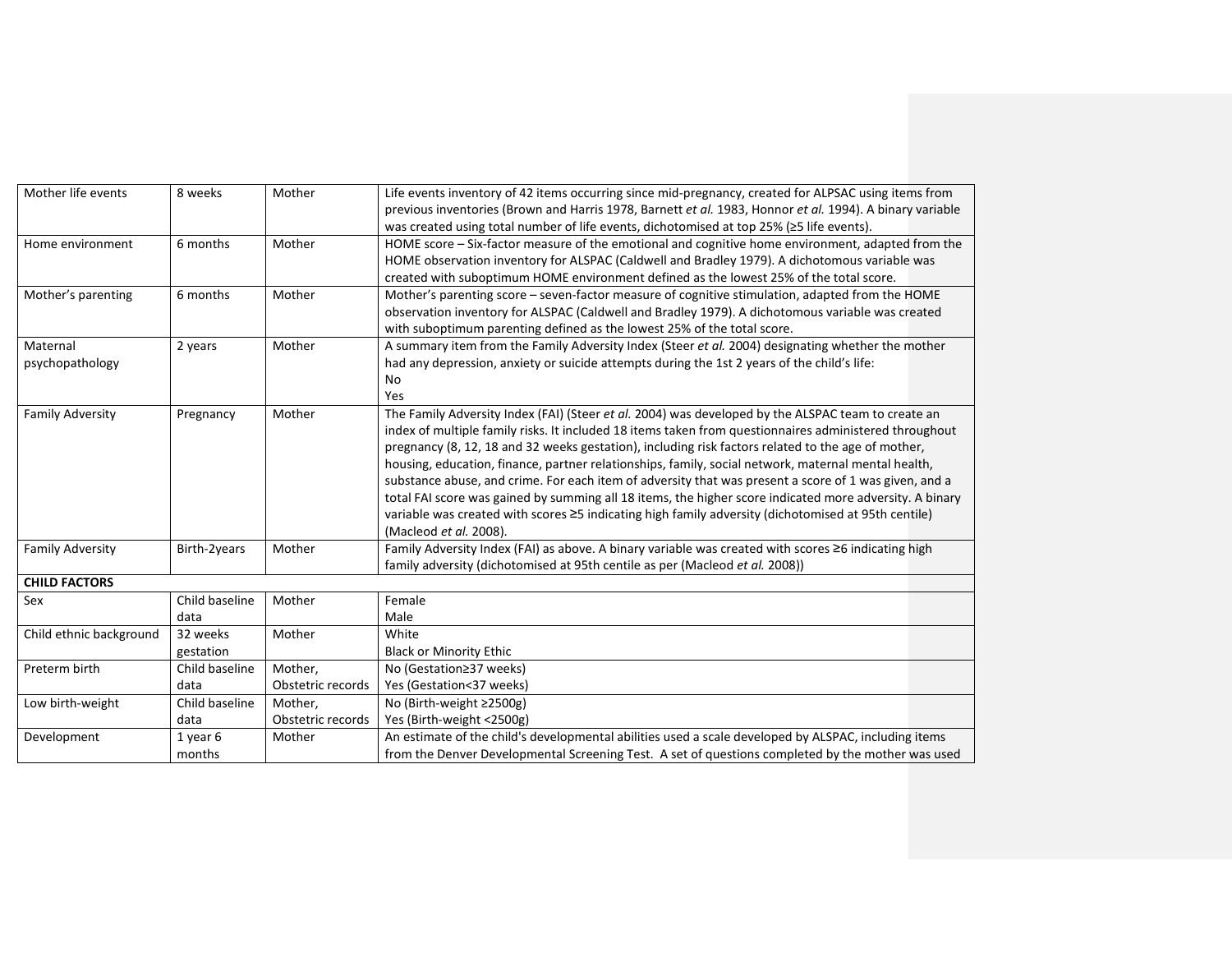|                             |           |                 | to calculate a continuous total score including the four developmental domains (gross motor, fine          |
|-----------------------------|-----------|-----------------|------------------------------------------------------------------------------------------------------------|
|                             |           |                 | motor, communication, and social skills). A dichotomous variable was created with suboptimum               |
|                             |           |                 | development defined as the lowest 10% of the total development score ((Chittleborough et al. 2011).        |
| Mother concerned            | 2 years 8 | Mother          | Mothers were asked if they were worried about their child's behaviour development:                         |
| about child's behaviour     | months    |                 | No                                                                                                         |
|                             |           |                 | Yes                                                                                                        |
| Language development        | 3 years 2 | Mother          | Modified version of the MacArthur Communication Questionnaire (Fenson et al. 1994) used to create a        |
|                             | months    |                 | total language score, incorporating measures of vocabulary, tenses, plurals and word combinations. The     |
|                             |           |                 | score was dichotomised at the lowest 10% to reflect children with poor language development.               |
| Child general health        | 3 years 6 | Mother          | Mothers were asked about their child's general health over the past year, with responses collapsed into    |
|                             | months    |                 | a dichotomous variable:                                                                                    |
|                             |           |                 | Very healthy/mostly well                                                                                   |
|                             |           |                 | Sometimes ill/never well                                                                                   |
| Mental health problems      | 3 years 6 | Mother          | Childhood mental health problems were assessed using the Strengths & Difficulties Questionnaire            |
|                             | months    |                 | (SDQ). The total difficulties score (combination of four sub-scales: hyperactivity, emotional symptoms,    |
|                             |           |                 | conduct problems, peer problems) was dichotomised at the recommended clinical cut off $(≥14)$              |
|                             |           |                 | (Goodman 1997).                                                                                            |
| Psychiatric disorder        | 7 years   | Mother          | The Development and Well-Being Assessment (DAWBA) (Goodman et al. 2000) composed of questions              |
|                             |           | Teacher         | relating to a number of common emotional and behavioural disorders in children occurring in the            |
|                             |           |                 | present and recent past. A dichotomous summary variable was used to indicate any psychiatric disorder      |
|                             |           |                 | generated by the DAWBA, as well as variables indicating clinical diagnoses of any ADHD disorder, any       |
|                             |           |                 | oppositional defiant/conduct/behavioural disorder, any pervasive developmental disorder, and any           |
|                             |           |                 | emotional disorder (anxiety/depressive disorder).                                                          |
| <b>Social Communication</b> | 7 years 7 | Mother          | 12-item Social Communication Disorder Checklist (SCDC; score range 0-24) (Skuse et al. 2005). The          |
| difficulties                | months    |                 | SCDC is a brief screening instrument of social reciprocity and verbal/nonverbal communication with         |
|                             |           |                 | high sensitivity and specificity for autism (Bölte et al. 2011) with higher scores reflecting more social- |
|                             |           |                 | communication deficits. The SCDC was dichotomised at the clinical cut off (SCDC<9 vs SCDC≥9), which        |
|                             |           |                 | has been previously shown to provide maximum discrimination between all PDD diagnoses and normal           |
|                             |           |                 | comparisons (Skuse et al. 2005).                                                                           |
| Antisocial activities       | 8 years   | Child in Clinic | 11 items from the Self-Reported Antisocial Behavior for Young Children Questionnaire (Loeber et al.        |
|                             |           |                 | 1989). The total number of antisocial activities was dichotomised to indicate involvement in ≥1            |
|                             |           |                 | antisocial activity.                                                                                       |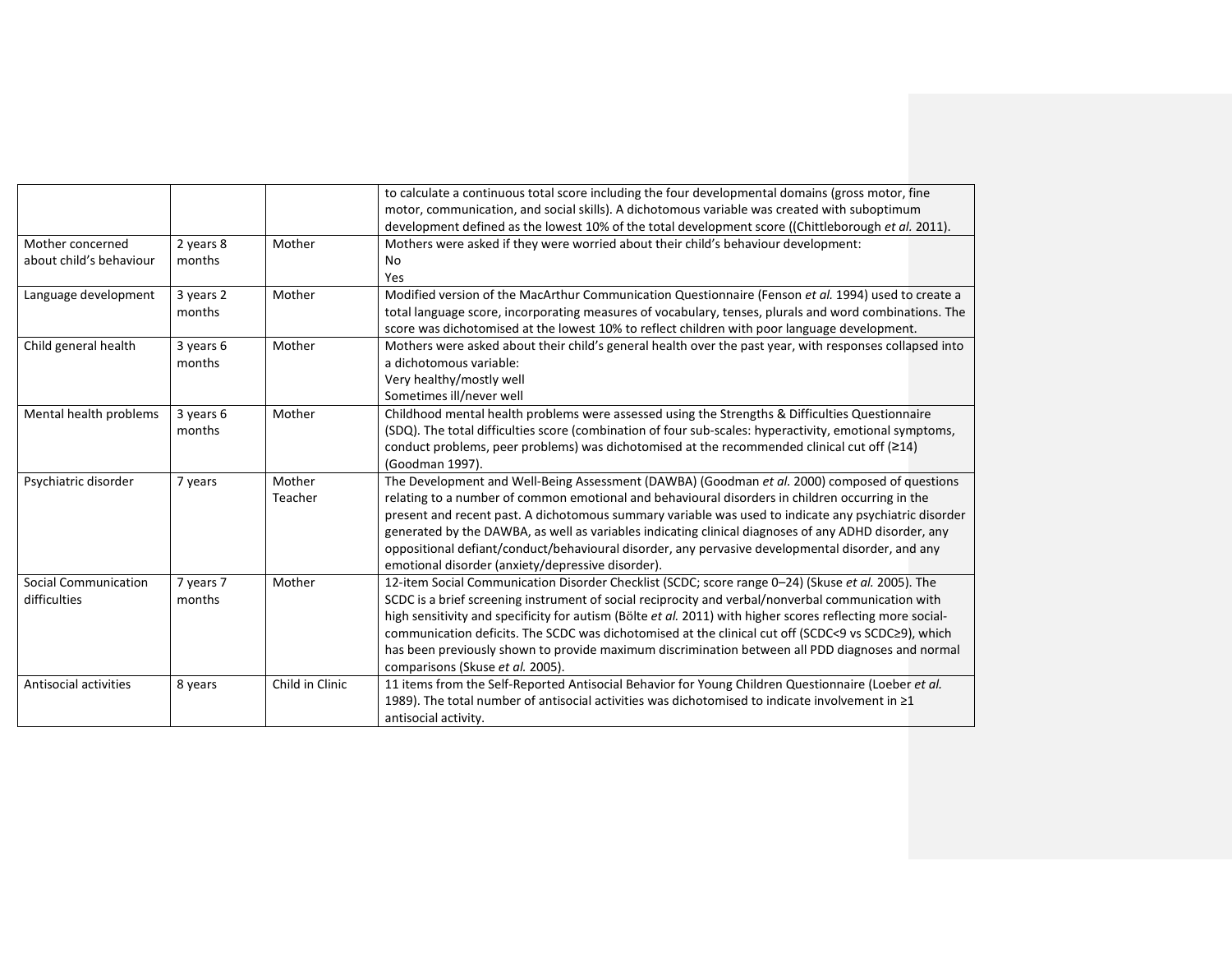| <b>Bullying</b>                                   | 8 years             | Child in Clinic                   | A modified version of the Bullying and Friendship Interview Schedule (BFIS) (Wolke et al. 2000),<br>indicating whether or not the child had been a victim or perpetrator of overt (e.g. name-calling, physical<br>aggression) or relational bullying (e.g. withdrawing friendship, spreading rumours). Children are<br>categorised into Neutral, Bully, Victim, or Bully-victim, with dichotomous variables constructed to<br>indicate any involvement in bullying:<br>Neutral<br>Bully/victim/bully-victim |
|---------------------------------------------------|---------------------|-----------------------------------|-------------------------------------------------------------------------------------------------------------------------------------------------------------------------------------------------------------------------------------------------------------------------------------------------------------------------------------------------------------------------------------------------------------------------------------------------------------------------------------------------------------|
| IQ                                                | 8 years             | Child in Clinic                   | Wechsler Intelligence Scale for Children (WISC- III UK) (Wechsler 1992). Total IQ was categorised into<br>low (<90), average (90-109) and high (110-151) based on the WISC-IV/WASI-IV classification. A<br>dichotomous variable indicating presence of low IQ was created.                                                                                                                                                                                                                                  |
| Language                                          | 8 years             | Child in clinic                   | 20 minute direct assessment of children's language functioning was assessed on the Weschler Objective<br>Language Dimensions (WOLD) (Rust 1996) verbal comprehension task, and short-term phonological<br>memory and processing abilities were assessed using an adaptation of the Children's Test of Non-word<br>Repetition (NWR, CNRep) (Gathercole and Baddeley 1996). Both scores were dichotomised at lowest<br>10% to indicate children with language difficulties.                                   |
| <b>SCHOOL-RELATED FACTORS</b>                     |                     |                                   |                                                                                                                                                                                                                                                                                                                                                                                                                                                                                                             |
| Key Stage 1 results                               | 7 years 4<br>months | <b>National Pupil</b><br>Database | Data on the child's Key Stage 1 (KS1) assessments was obtained through data linkage with the Local<br>Education Authority. Dichotomous variables were created indicating whether the child had failed to<br>achieve expected levels ( $\ge$ Level 2) for the Reading, Writing and Mathematics KS1 tests.                                                                                                                                                                                                    |
| School engagement                                 | 7 years 7<br>months | Mother                            | Derived score built from responses to two Likert scale questions on whether the child is stimulated by<br>school and whether they are bored in school (Gutman and Vorhaus 2012), with a higher score indicating<br>higher school engagement. Dichotomised at approximately lowest 10% to indicate those with low<br>school engagement (score 0-3= 1 and score 4-6=0).                                                                                                                                       |
| School enjoyment                                  | 7 years 7<br>months | Mother                            | Derived score built from responses to two Likert scale questions on whether the child enjoys school and<br>whether they look forward to going to school (Gutman and Vorhaus 2012), with a higher score<br>indicating higher school enjoyment. Dichotomised at approximately lowest 10% to indicate those with<br>low school enjoyment (score 0-3= 1 and score 4-6=0).                                                                                                                                       |
| Relationship with<br>teacher                      | 7 years 7<br>months | Mother                            | Likert score question indicating whether the child likes their teacher, collapsed into a binary variable:<br>Usually/always likes teacher<br>Not at all/only sometimes likes teacher                                                                                                                                                                                                                                                                                                                        |
| Parental interest/<br>involvement in<br>education | 7-8 years           | Teacher                           | Likert score question indicating how supportive parents are towards their child's learning, collapsed into<br>a binary variable:<br>Very supportive<br>Somewhat/Not at all supportive/difficult to say                                                                                                                                                                                                                                                                                                      |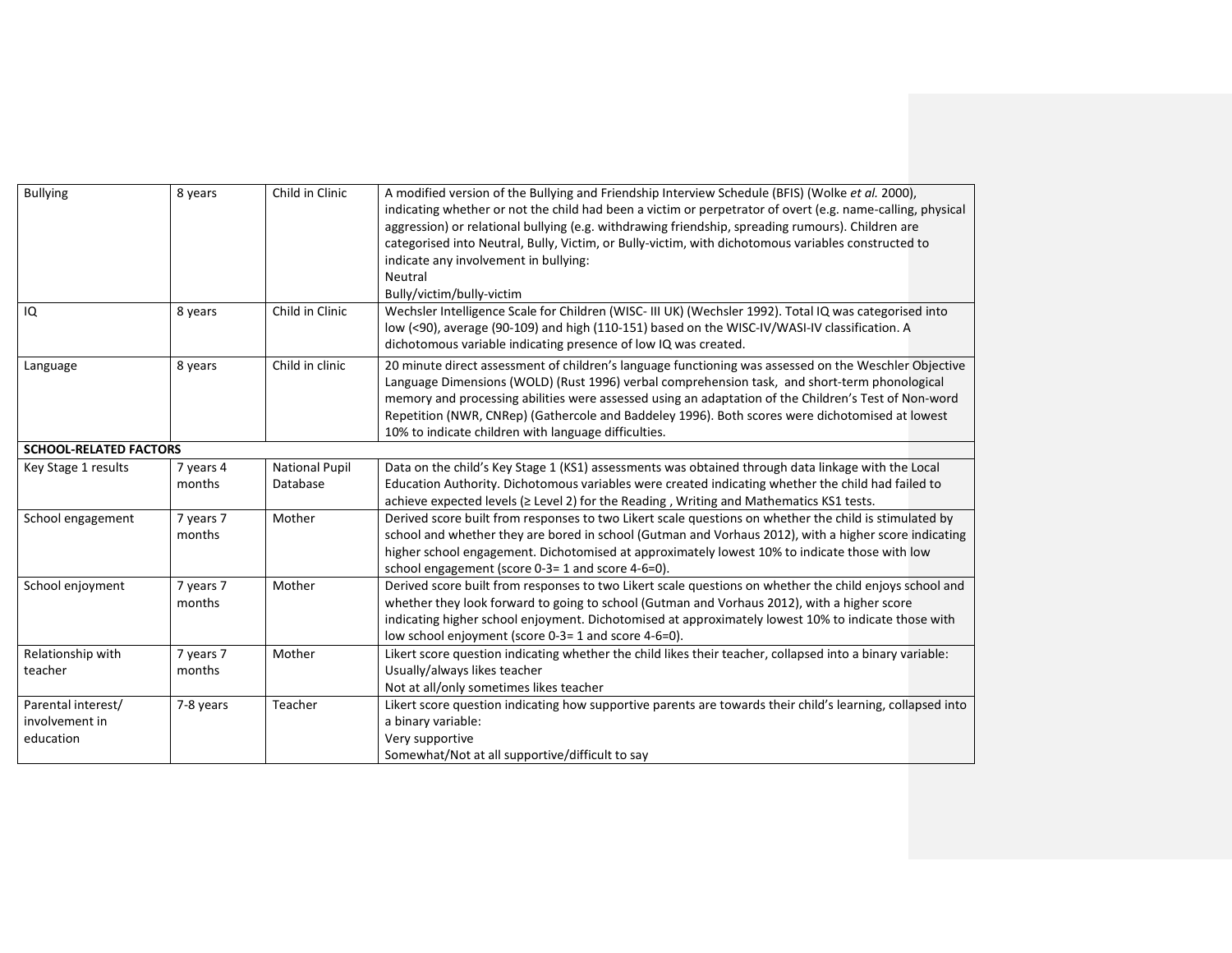| Special Educational | 7-8 years | Mother, Teacher | Responses to questions about the child's SEN statement status were combined into a dichotomous |
|---------------------|-----------|-----------------|------------------------------------------------------------------------------------------------|
| Needs (SEN) status  |           |                 | variable:                                                                                      |
|                     |           |                 | Never been considered for a statement of SEN                                                   |
|                     |           |                 | Has a SEN statement or has been considered for a statement                                     |
| School mobility     | 8 years   | Mother          | Number of schools since 5 <sup>th</sup> birthday:                                              |
|                     |           |                 | $1 - 2$                                                                                        |
|                     |           |                 | $3+$                                                                                           |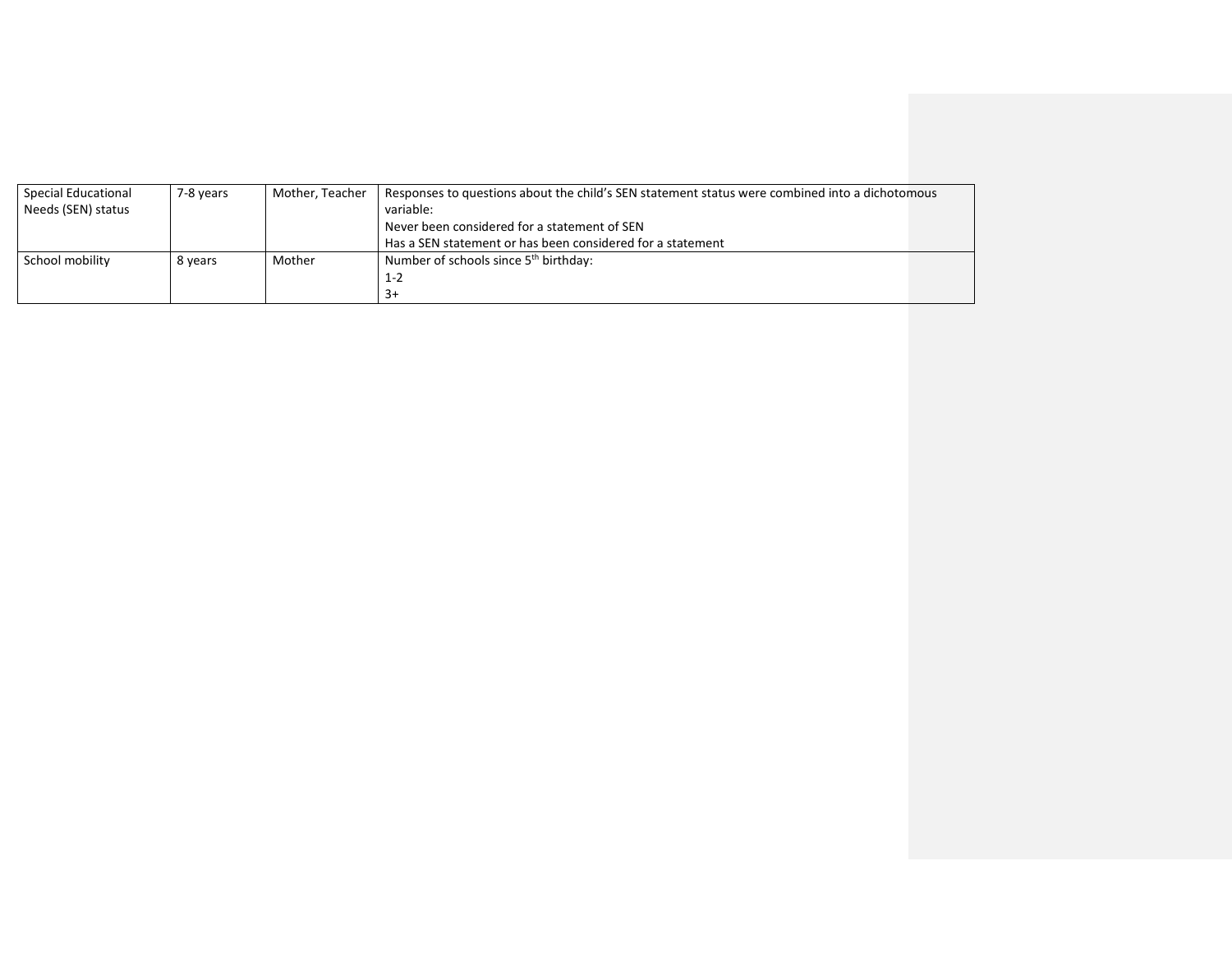## **Table 2: Family factors and exclusion from school**

|                                                | <b>EXCLUSION BY 8 YEARS</b> |           |            |                                |       |        | <b>EXCLUSION AT 16 YEARS</b> |         |                          |         |  |  |
|------------------------------------------------|-----------------------------|-----------|------------|--------------------------------|-------|--------|------------------------------|---------|--------------------------|---------|--|--|
| <b>EXPOSURE</b>                                | N with                      | <b>No</b> | <b>Yes</b> |                                |       | N with | <b>No</b>                    | Yes     |                          |         |  |  |
|                                                | data                        | (8192)    | (53)       | <b>OR</b>                      | p     | data   | (4092)                       | (390)   | <b>OR</b>                | p       |  |  |
|                                                | (8245)                      | N(%)      | N (%)      | (95% CI)                       | value | (4482) | N (%)                        | N (%)   | (95% CI)                 | value   |  |  |
| Lower parental socioeconomic                   | 7312                        | 2914/7269 | 20/43      | $1.30(0.71 - 2.37)$            | 0.393 | 4066   | 1267/3741                    | 151/325 | $1.69(1.35 - 2.13)$      | < 0.001 |  |  |
| status (Class III, IV, V)                      |                             | (40.1)    | (46.5)     |                                |       |        | (33.9)                       | (46.5)  |                          |         |  |  |
| Low household income                           | 7162                        | 1166/7120 | 13/42      | $2.29(1.19 - 4.42)$            | 0.014 | 3956   | 449/3638                     | 75/318  | $2.19(1.66 - 2.89)$      | < 0.001 |  |  |
| (bottom 20%)                                   |                             | (16.4)    | (31.0)     |                                |       |        | (12.3)                       | (23.6)  |                          |         |  |  |
| Rented housing tenure                          | 7691                        | 1351/7643 | 18/48      | $2.79(1.55 - 5.03)$            | 0.001 | 4201   | 481/3854                     | 108/347 | $3.17(2.48 - 4.05)$      | < 0.001 |  |  |
|                                                |                             | (17.7)    | (37.5)     |                                |       |        | (12.5)                       | (31.1)  |                          |         |  |  |
| Unmarried mother                               | 7743                        | 1082/7697 | 9/46       | $1.49(0.72 - 3.09)$            | 0.288 | 4233   | 447/3883                     | 85/350  | $2.47(1.89 - 3.21)$      | < 0.001 |  |  |
|                                                |                             | (14.1)    | (19.6)     |                                |       |        | (11.5)                       | (24.3)  |                          |         |  |  |
| Lower maternal educational status              | 7671                        | 4459/7624 | 34/47      | $1.86(0.98 - 3.52)$            | 0.058 | 4220   | 1935/3869                    | 256/351 | $2.69(2.11 - 3.44)$      | < 0.001 |  |  |
| (O level/CSE/Vocational)                       |                             | (58.5)    | (72.3)     |                                |       |        | (50.0)                       | (72.9)  |                          |         |  |  |
| Mother suspended from school                   | 7640                        | 167/7593  | 5/47       | $5.29(2.07 - 3.55)$            | 0.001 | 4203   | 56/3862                      | 24/351  | $4.98(3.04 - 8.13)$      | < 0.001 |  |  |
|                                                |                             | (2.2)     | (10.6)     |                                |       |        | (1.5)                        | (6.8)   |                          |         |  |  |
| Maternal age ≤20 years at delivery             | 7910                        | 173/7861  | 2/49       | $1.89(0.46 - 7.85)$            | 0.380 | 4302   | 41/3934                      | 20/368  | $5.46$ ( $3.16 - 9.42$ ) | < 0.001 |  |  |
|                                                |                             | (2.2)     | (4.1)      |                                |       |        | (1.0)                        | (5.4)   |                          |         |  |  |
| Multiparous                                    | 6528                        | 4186/6494 | 21/34      | $0.89(0.45 - 1.78)$            | 0.743 | 3878   | 2178/3578                    | 216/300 | $1.65(1.27 - 2.15)$      | < 0.001 |  |  |
|                                                |                             | (64.5)    | (61.8)     |                                |       |        | (60.9)                       | (72.0)  |                          |         |  |  |
| Smoking in 1 <sup>st</sup> trimester pregnancy | 7771                        | 1491/7725 | 12/46      | $1.48(0.76 - 2.86)$            | 0.248 | 4248   | 547/3891                     | 123/357 | $3.21(2.54 - 4.07)$      | < 0.001 |  |  |
|                                                |                             | (19.3)    | (26.1)     |                                |       |        | (14.1)                       | (34.5)  |                          |         |  |  |
| Alcohol in 1 <sup>st</sup> trimester pregnancy | 7729                        | 1187/7684 | 6/45       | $0.84(0.36 - 1.99)$            | 0.696 | 4227   | 590/3872                     | 62/355  | $1.18(0.88 - 1.57)$      | 0.267   |  |  |
| $(≥1$ glass/wk)                                |                             | (15.5)    | (13.3)     |                                |       |        | (15.2)                       | (17.5)  |                          |         |  |  |
| Maternal depression in pregnancy               | 7456                        | 977/7411  | 13/45      | $2.67(1.40 - 5.12)$            | 0.003 | 4109   | 391/3764                     | 56/345  | $1.67(1.23 - 2.27)$      | 0.001   |  |  |
| (EPDS score≥13)                                |                             | (13.2)    | (28.9)     |                                |       |        | (10.4)                       | (16.2)  |                          |         |  |  |
| Maternal anxiety in pregnancy                  | 7277                        | 1120/7234 | 11/43      | $\overline{1.88(0.94 - 3.73)}$ | 0.073 | 4019   | 460/3685                     | 62/334  | $1.60(1.19 - 2.14)$      | 0.002   |  |  |
| (CCEI ≥85 <sup>th</sup> Centile)               |                             | (15.5)    | (25.6)     |                                |       |        | (12.5)                       | (18.6)  |                          |         |  |  |
| Stressful life events in perinatal             | 7550                        | 2144/7505 | 23/45      | $2.61(1.45 - 4.70)$            | 0.001 | 4159   | 1019/3820                    | 123/339 | $1.57(1.24 - 1.98)$      | < 0.001 |  |  |
| period (≥5)                                    |                             | (28.6)    | (51.1)     |                                |       |        | (26.7)                       | (36.3)  |                          |         |  |  |
| Low home environment score at 6                | 7532                        | 1730/7490 | 12/42      | $1.33(0.68 - 2.61)$            | 0.403 | 4162   | 809/3826                     | 86/337  | $1.28(0.99 - 1.65)$      | 0.062   |  |  |
| months (bottom 25%)                            |                             | (23.1)    | (28.6)     |                                |       |        | (21.2)                       | (25.5)  |                          |         |  |  |
| Low maternal parenting score at 6              | 7522                        | 1575/7480 | 6/42       | $0.62$ (0.26 - 1.49)           | 0.287 | 4158   | 723/3821                     | 74/337  | $1.21(0.92 - 1.58)$      | 0.175   |  |  |
| months (bottom 25%)                            |                             | (21.1)    | (14.3)     |                                |       |        | (18.9)                       | (22.0)  |                          |         |  |  |
| Any maternal psychopathology                   | 7804                        | 1557/7755 | 17/49      | $2.11(1.17 - 3.82)$            | 0.013 | 4251   | 699/3896                     | 86/355  | $1.46(1.13 - 1.88)$      | 0.004   |  |  |
| during 1st 2 years                             |                             | (20.1)    | (34.7)     |                                |       |        | (18.0)                       | (24.2)  |                          |         |  |  |

**Table 3: Child factors and exclusion from school**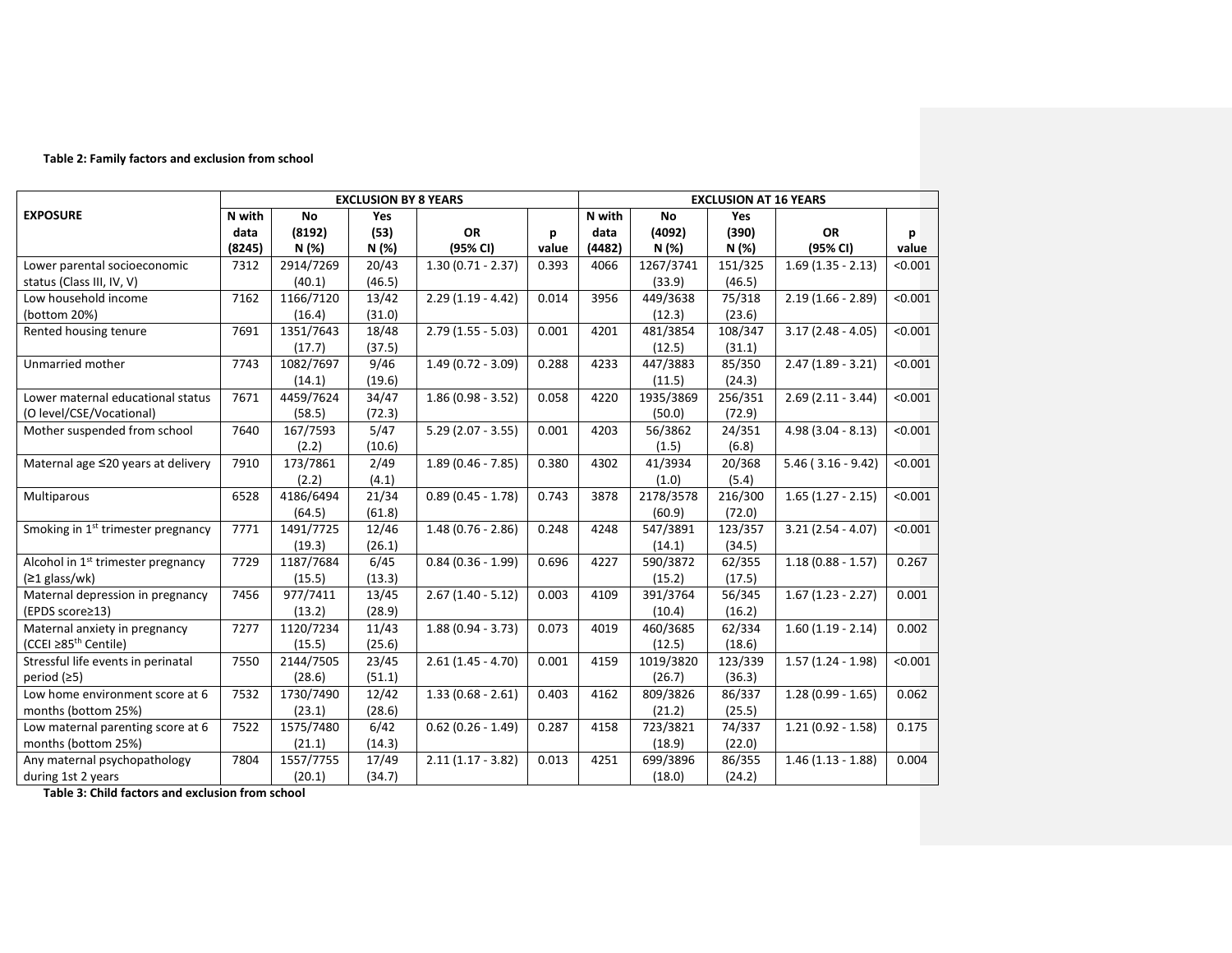|                                      |        |           | <b>EXCLUSION BY 8 YEARS</b> |                       | <b>EXCLUSION AT 16 YEARS</b> |        |           |            |                                 |         |
|--------------------------------------|--------|-----------|-----------------------------|-----------------------|------------------------------|--------|-----------|------------|---------------------------------|---------|
| <b>EXPOSURE</b>                      | N with | <b>No</b> | <b>Yes</b>                  |                       |                              | N with | <b>No</b> | <b>Yes</b> |                                 |         |
|                                      | data   | (8192)    | (53)                        | OR                    | р                            | data   | (4092)    | (390)      | <b>OR</b>                       | D       |
|                                      | (8245) | N (%)     | N (%)                       | (95% CI)              | value                        | (4482) | N (%)     | N (%)      | (95% CI)                        | value   |
| Male sex                             | 8245   | 4159/8192 | 40/53                       | $2.98(1.59 - 5.59)$   | 0.001                        | 4482   | 1767/4092 | 246/390    | $2.25(1.81 - 2.79)$             | < 0.001 |
|                                      |        | (50.8)    | (75.5)                      |                       |                              |        | (43.2)    | (63.1)     |                                 |         |
| Non-white ethnic background          | 7539   | 277/7494  | 2/45                        | $1.21(0.29 - 5.03)$   | 0.791                        | 4167   | 118/3821  | 18/346     | $1.73(1.04 - 2.88)$             | 0.034   |
|                                      |        | (3.7)     | (4.4)                       |                       |                              |        | (3.1)     | (5.2)      |                                 |         |
| Preterm birth (<37 weeks)            | 7909   | 422/7860  | 2/49                        | $0.75(0.18 - 3.10)$   | 0.691                        | 4302   | 203/3934  | 13/368     | $0.67(0.38 - 1.19)$             | 0.174   |
|                                      |        | (5.4)     | (4.1)                       |                       |                              |        | (5.2)     | (3.5)      |                                 |         |
| Low Birth-Weight (≤2500g)            | 7812   | 342/7765  | 1/47                        | $0.47(0.06 - 3.43)$   | 0.458                        | 4245   | 181/3882  | 12/363     | $\overline{0.70}$ (0.39 - 1.27) | 0.238   |
|                                      |        | (4.4)     | (2.1)                       |                       |                              |        | (4.7)     | (3.3)      |                                 |         |
| Poor development at 18 months        | 7493   | 741/7449  | 8/44                        | $2.01(0.93 - 4.34)$   | 0.075                        | 4150   | 404/3803  | 39/347     | $\overline{1.07}$ (0.75 - 1.51) | 0.722   |
| (bottom 10%)                         |        | (10.0)    | (18.2)                      |                       |                              |        | (10.6)    | (11.2)     |                                 |         |
| Mother concerned about child's       | 7326   | 428/7282  | 5/44                        | $2.05(0.81 - 5.24)$   | 0.132                        | 4057   | 197/3733  | 31/324     | $1.90(1.28 - 2.82)$             | 0.002   |
| behaviour at 2 yrs 6 months          |        | (5.9)     | (11.4)                      |                       |                              |        | (5.3)     | (9.6)      |                                 |         |
| Poor language development at 3       | 7121   | 669/7081  | 9/40                        | $2.78(1.32 - 5.87)$   | 0.007                        | 3971   | 285/3655  | 38/316     | $1.62$ (1.13 - 2.32)            | 0.009   |
| yrs 2 months (bottom 10%)            |        | (9.5)     | (22.5)                      |                       |                              |        | (7.8)     | (12.0)     |                                 |         |
| Worse general health at 3 yrs 6      | 7268   | 262/7226  | 6/42                        | 4.43 (1.85-10.61)     | 0.001                        | 4037   | 116/3716  | 16/321     | $\overline{1.63}$ (0.95 - 2.78) | 0.075   |
| months                               |        | (3.6)     | (14.3)                      |                       |                              |        | (3.1)     | (5.0)      |                                 |         |
| Mental health problems at 3 yrs 6    | 7133   | 1026/7090 | 17/43                       | $3.86(2.09 - 7.15)$   | < 0.001                      | 3969   | 433/3645  | 67/324     | $1.93(1.45 - 2.58)$             | < 0.001 |
| months (SDQ total difficulties≥14)   |        | (14.5)    | (39.5)                      |                       |                              |        | (11.9)    | (20.7)     |                                 |         |
| Any psychiatric disorder at 7 yrs    | 7462   | 386/7417  | 17/45                       | $11.06(6.00 - 20.38)$ | < 0.001                      | 4119   | 152/3785  | 47/334     | $3.91(2.76 - 5.55)$             | < 0.001 |
|                                      |        | (5.2)     | (37.8)                      |                       |                              |        | (4.0)     | (14.1)     |                                 |         |
| <b>ADHD</b>                          | 7080   | 134/7038  | 8/42                        | 12.12 (5.51 - 26.68)  | < 0.001                      | 3964   | 47/3662   | 18/302     | $4.87(2.79 - 8.50)$             | < 0.001 |
|                                      |        | (1.9)     | (19.1)                      |                       |                              |        | (1.3)     | (6.0)      |                                 |         |
| <b>PDD</b>                           | 7080   | 25/7038   | 1/42                        | $6.84(0.91 - 51.69)$  | 0.062                        | 3964   | 11/3662   | 1/302      | $1.10(0.14 - 8.57)$             | 0.926   |
|                                      |        | (0.4)     | (2.4)                       |                       |                              |        | (0.3)     | (0.3)      |                                 |         |
| ODD/CD                               | 7080   | 196/7038  | 13/42                       | $15.65(8.01 - 30.56)$ | < 0.001                      | 3964   | 53/3662   | 32/302     | $8.07(5.12 - 12.73)$            | < 0.001 |
|                                      |        | (2.8)     | (31.0)                      |                       |                              |        | (1.5)     | (10.6)     |                                 |         |
| Emotional disorder                   | 7080   | 221/7038  | 5/42                        | $4.17(1.62 - 10.7)$   | 0.003                        | 3964   | 98/3662   | 13/302     | $1.64(0.91 - 2.95)$             | 0.103   |
|                                      |        | (3.1)     | (11.9)                      |                       |                              |        | (2.7)     | (4.3)      |                                 |         |
| Social communication difficulties    | 6990   | 506/6949  | 15/41                       | $7.35(3.87 - 3.96)$   | < 0.001                      | 3927   | 209/3631  | 42/296     | $2.71(1.90 - 3.86)$             | < 0.001 |
| at 7 yrs 7 months (SCDC≥9)           |        | (7.3)     | (36.6)                      |                       |                              |        | (5.8)     | (14.2)     |                                 |         |
| Antisocial activities at 8 yrs (≥1   | 6079   | 1326/6044 | 15/35                       | $2.67(1.36 - 5.23)$   | 0.004                        | 3591   | 615/3310  | 107/281    | $2.69(2.09 - 3.48)$             | < 0.001 |
| activity)                            |        | (21.9)    | (42.9)                      |                       |                              |        | (18.6)    | (38.1)     |                                 |         |
| Any involvement in overt bullying    | 6042   | 2069/6010 | 19/32                       | $2.78(1.37 - 5.65)$   | 0.005                        | 3587   | 1060/3307 | 126/280    | $1.73(1.36 - 2.22)$             | < 0.001 |
| at 8 yrs (bully/victim/bully-victim) |        | (34.4)    | (59.4)                      |                       |                              |        | (32.1)    | (45.0)     |                                 |         |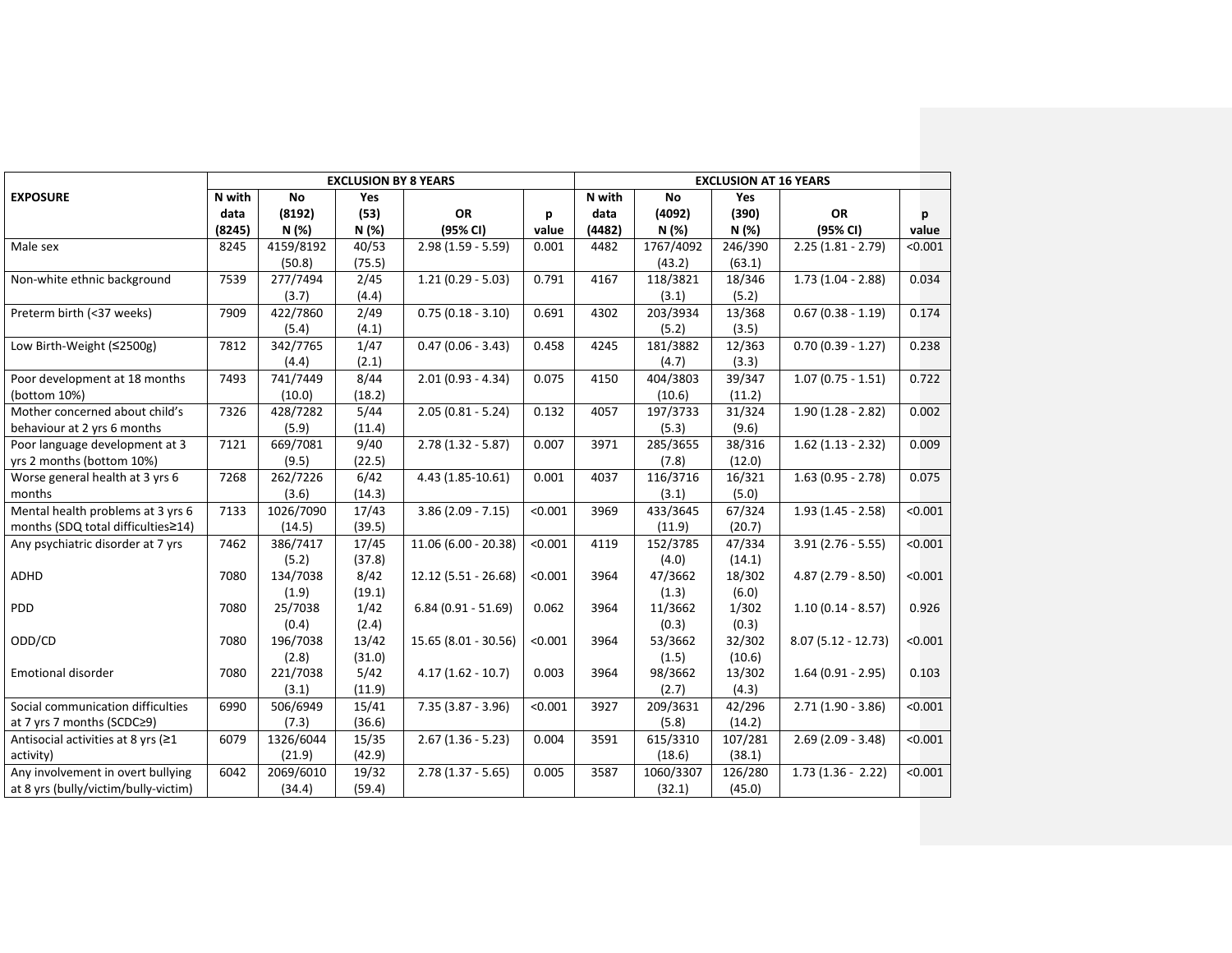| Low $IQ$ at $8$ yrs (Total $IQ < 90$ ) | 6358 | 1196/6321 | 12/37  | $2.06(1.03 - 4.11)$ | 0.041 | 3745 | 491/3451    | 75/294 | $2.06(1.56 - 2.73)$ | < 0.001 |
|----------------------------------------|------|-----------|--------|---------------------|-------|------|-------------|--------|---------------------|---------|
|                                        |      | (18.9)    | (32.4) |                     |       |      | .01<br>14.Z | (25.5) |                     |         |

## **Table 4: School-related factors and exclusion from school**

|                                           |        |           | <b>EXCLUSION BY 8 YEARS</b> |                      | <b>EXCLUSION AT 16 YEARS</b> |        |          |            |                      |         |
|-------------------------------------------|--------|-----------|-----------------------------|----------------------|------------------------------|--------|----------|------------|----------------------|---------|
| <b>EXPOSURE</b>                           | N with | No        | Yes                         |                      |                              | N with | No       | <b>Yes</b> |                      |         |
|                                           | data   | (8192)    | (53)                        | <b>OR</b>            | D                            | data   | (4092)   | (n=390)    | <b>OR</b>            |         |
|                                           | (8245) | N (%)     | N (%)                       | (95% CI)             | value                        | (4482) | N (%)    | N (%)      | (95% CI)             | value   |
| Below expected level at Key Stage 1       |        |           |                             |                      |                              |        |          |            |                      |         |
| $\leq$ Level 1 in Reading                 | 6549   | 670/6503  | 9/46                        | $2.12(1.02 - 4.41)$  | 0.045                        | 3484   | 183/3152 | 43/332     | $2.41(1.70 - 3.44)$  | < 0.001 |
|                                           |        | (10.3)    | (19.6)                      |                      |                              |        | (5.8)    | (13.0)     |                      |         |
| ≤Level 1 in Writing                       | 6547   | 684/6501  | 12/46                       | $3.00(1.55 - 5.82)$  | 0.001                        | 3484   | 196/3152 | 52/332     | $2.80(2.01 - 3.89)$  | < 0.001 |
|                                           |        | (10.5)    | (26.1)                      |                      |                              |        | (6.2)    | (15.7)     |                      |         |
| ≤Level 1 in Maths                         | 6542   | 468/6496  | 6/46                        | $1.93(0.81 - 4.58)$  | 0.135                        | 3481   | 147/3149 | 21/332     | $1.38(0.86 - 2.22)$  | 0.177   |
|                                           |        | (7.2)     | (13.0)                      |                      |                              |        | (4.7)    | (6.3)      |                      |         |
| Low school engagement score at 7 yrs 7    | 6994   | 663/6953  | 9/41                        | $2.67(1.27 - 5.61)$  | 0.010                        | 3929   | 299/3632 | 49/297     | $2.20(1.59 - 3.06)$  | < 0.001 |
| months (bottom 10%)                       |        | (9.5)     | (22.0)                      |                      |                              |        | (8.2)    | (16.5)     |                      |         |
| Low school enjoyment score at 7 yrs 7     | 7032   | 829/6991  | 7/41                        | $1.53(0.68 - 3.46)$  | 0.307                        | 3941   | 390/3643 | 53/298     | $1.80(1.32 - 2.47)$  | < 0.001 |
| months (bottom 10%)                       |        | (11.9)    | (17.1)                      |                      |                              |        | (10.7)   | (17.8)     |                      |         |
| Child never/sometimes likes their         | 7028   | 501/6988  | 9/40                        | $3.76(1.78 - 7.94)$  | 0.001                        | 3943   | 201/3646 | 26/297     | $1.64$ (1.07 - 2.52) | 0.022   |
| teacher at 7 yrs 7 months                 |        | (7.2)     | (22.5)                      |                      |                              |        | (5.5)    | (8.8)      |                      |         |
| Parents are somewhat/not at all           | 3868   | 1413/3844 | 16/24                       | $3.44(1.47 - 8.06)$  | 0.004                        | 2121   | 563/1945 | 94/176     | $2.81(2.06 - 3.84)$  | < 0.001 |
| supportive of child's learning at 7-8 yrs |        | (36.8)    | (66.7)                      |                      |                              |        | (29.0)   | (53.4)     |                      |         |
| SEN status at 7-8 yrs (SEN statement in   | 3482   | 344/3454  | 18/28                       | 16.27 (7.45 - 35.54) | < 0.001                      | 1963   | 124/1813 | 21/150     | $2.22(1.35 - 3.64)$  | 0.002   |
| place/considered)                         |        | (10.0)    | (64.3)                      |                      |                              |        | (6.8)    | (14.0)     |                      |         |
| School mobility at 8 yrs $(≥3$ schools)   | 8098   | 331/8049  | 7/49                        | $3.89(1.73 - 8.72)$  | 0.001                        | 4022   | 150/3708 | 11/314     | $0.86(0.46 - 1.61)$  | 0.638   |
|                                           |        | (4.1)     | (14.3)                      |                      |                              |        | (4.1)    | (3.5)      |                      |         |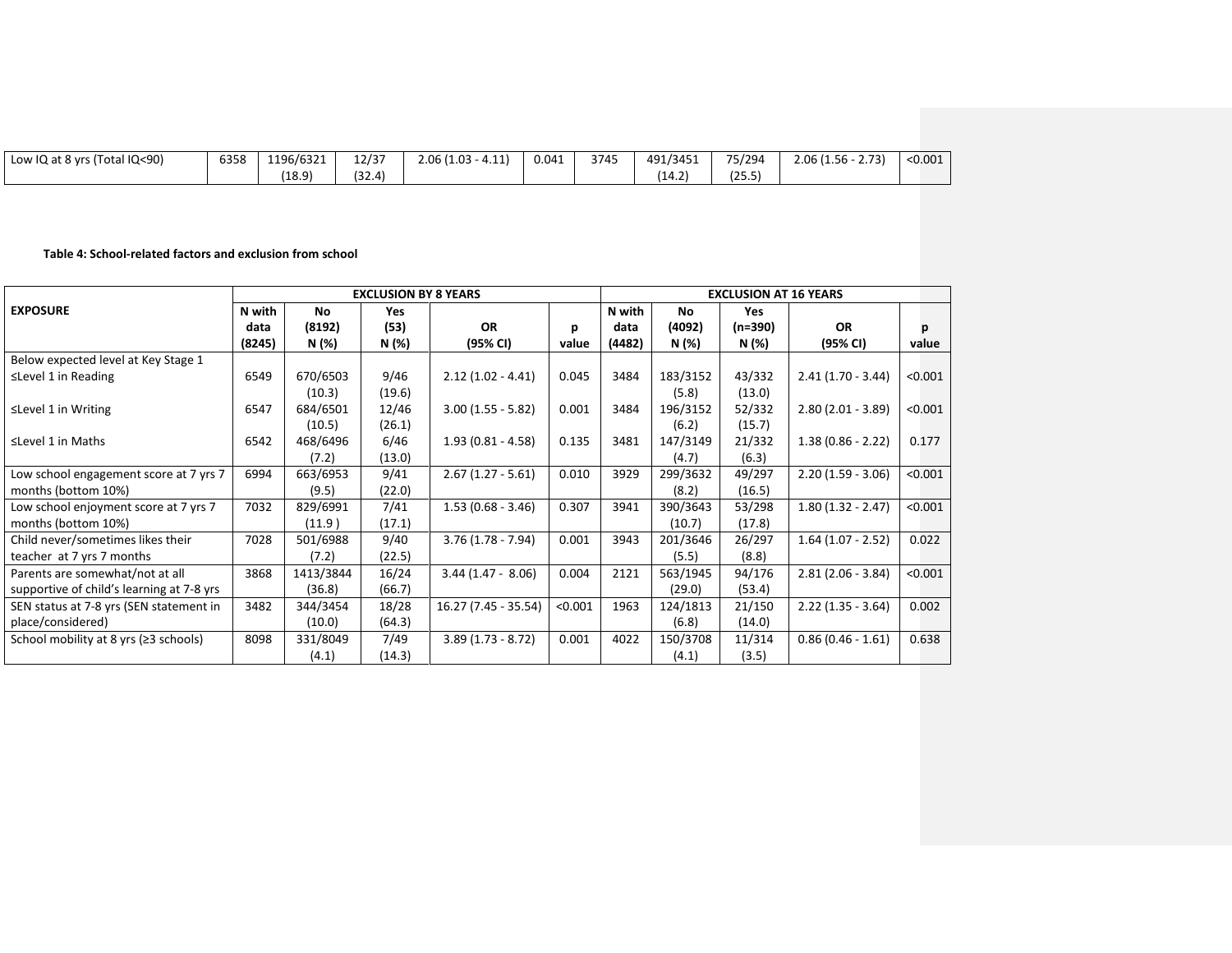## <span id="page-18-20"></span><span id="page-18-17"></span>**References**

- <span id="page-18-10"></span>Aaa (2014) Ruled out – Why are children with autism missing out on education? Ambitious about Autism, London.
- <span id="page-18-16"></span><span id="page-18-15"></span>Aap (2003) Out-of-School Suspension and Expulsion. *Pediatrics*, **112**, 1206-1209.
- <span id="page-18-11"></span>Achilles, G. M., Mclaughlin, M. J. & Croninger, R. G. (2007) Sociocultural Correlates of Disciplinary Exclusion Among Students With Emotional, Behavioral, and Learning Disabilities in the SEELS National Dataset. *Journal of Emotional and Behavioral Disorders*, **15**, 33-45.
- <span id="page-18-2"></span>Arcia, E. (2006) Achievement and Enrollment Status of Suspended Students: Outcomes in a Large, Multicultural School District. *Education and Urban Society*, **38**, 359-369.
- Barnett, B. E., Hanna, B. & Parker, G. (1983) Life event scales for obstetric groups. *Journal of Psychosomatic Research*, **27**, 313-320.
- <span id="page-18-18"></span><span id="page-18-1"></span>Berridge, D., Brodie, I., Pitts, J., Porteous, D. & Tarling, R. (2001) The independent effects of permanent exclusion from school on the offending careers of young people., London.
- <span id="page-18-19"></span>Bölte, S., Westerwald, E., Holtmann, M., Freitag, C. & Poustka, F. (2011) Autistic traits and autism spectrum disorders: the clinical validity of two measures presuming a continuum of social communication skills. *Journal of Autism and Developmental Disorders*, **41**, 66-72.
- <span id="page-18-4"></span>Bowman-Perrott, L., Benz, M. R., Hsu, H.-Y., Kwok, O.-M., Eisterhold, L. A. & Zhang, D. (2013) Patterns and Predictors of Disciplinary Exclusion Over Time: An Analysis of the SEELS National Data Set. *Journal of Emotional and Behavioral Disorders*, **21**, 83-96.
- <span id="page-18-13"></span>Boyd, A., Golding, J., Macleod, J., Lawlor, D. A., Fraser, A., Henderson, J., Molloy, L., Ness, A., Ring, S. & Davey Smith, G. (2013) Cohort Profile: The 'Children of the 90s'—the index offspring of the Avon Longitudinal Study of Parents and Children. *International Journal of Epidemiology*, **42**, 111-127.
- Brown, A. & Harris, T. (1978) *Social origins of depression: A study of psychiatric disorder in women.,* Free Press, New York.
- <span id="page-18-12"></span>Bruns, E., Moore, E., Stephan, S., Pruitt, D. & Weist, M. (2005) The Impact of School Mental Health Services on Out-of-School Suspension Rates. *Journal of Youth and Adolescence*, **34**, 23-30.
- <span id="page-18-8"></span>Butler, V. (2011) Experiences of illegal school exclusions in Wales: a qualitative study. DfES, Welsh Government.Barnardo's Cymru.SNAP Cymru., Cardiff.
- <span id="page-18-9"></span>Caf (2013) Falling through the Net: Illegal Exclusions, the Experiences of Families with Disabled Children in England and Wales. Contact a Family, London.
- Caldwell, B. & Bradley, R. (1979) Home Observation for Measurement of the Environment. University of Arkansas at Little Rock., Little Rock.
- Chittleborough, C. R., Lawlor, D. A. & Lynch, J. W. (2011) Young maternal age and poor child development: predictive validity from a birth cohort. *Pediatrics*, **127**, e1436-1444.
- <span id="page-18-0"></span>Daniels, H. & Cole, T. (2010) Exclusion from school: short-term setback or a long term of difficulties? *European Journal of Special Needs Education*, **25**, 16.
- <span id="page-18-14"></span>Daniels, H., Cole, T., Sellman, E., Sutton, J., Visser, J. & Bedward, J. (2003) *Study of young people permanently excluded from school,* DfES Publications London.
- <span id="page-18-3"></span>Dfe (2016) Permanent and Fixed Period Exclusions in England: 2014 to 2015. (ed. Education, D. F.). London.
- <span id="page-18-5"></span>Dfe. (2012) Exclusion from maintained schools, Academies and pupil referral units in England - A guide for those with legal responsibilities in relation to exclusion. (ed. Education., D. F.). London.
- <span id="page-18-6"></span>Dfe. (2014) Permanent and fixed-period exclusions in England: 2012 to 2013. . (ed. Education., D. F.). London.
- <span id="page-18-7"></span>Evans, J. (2010) Not Present and Not Correct: Understanding and Preventing School Exclusion. Barnardos., London.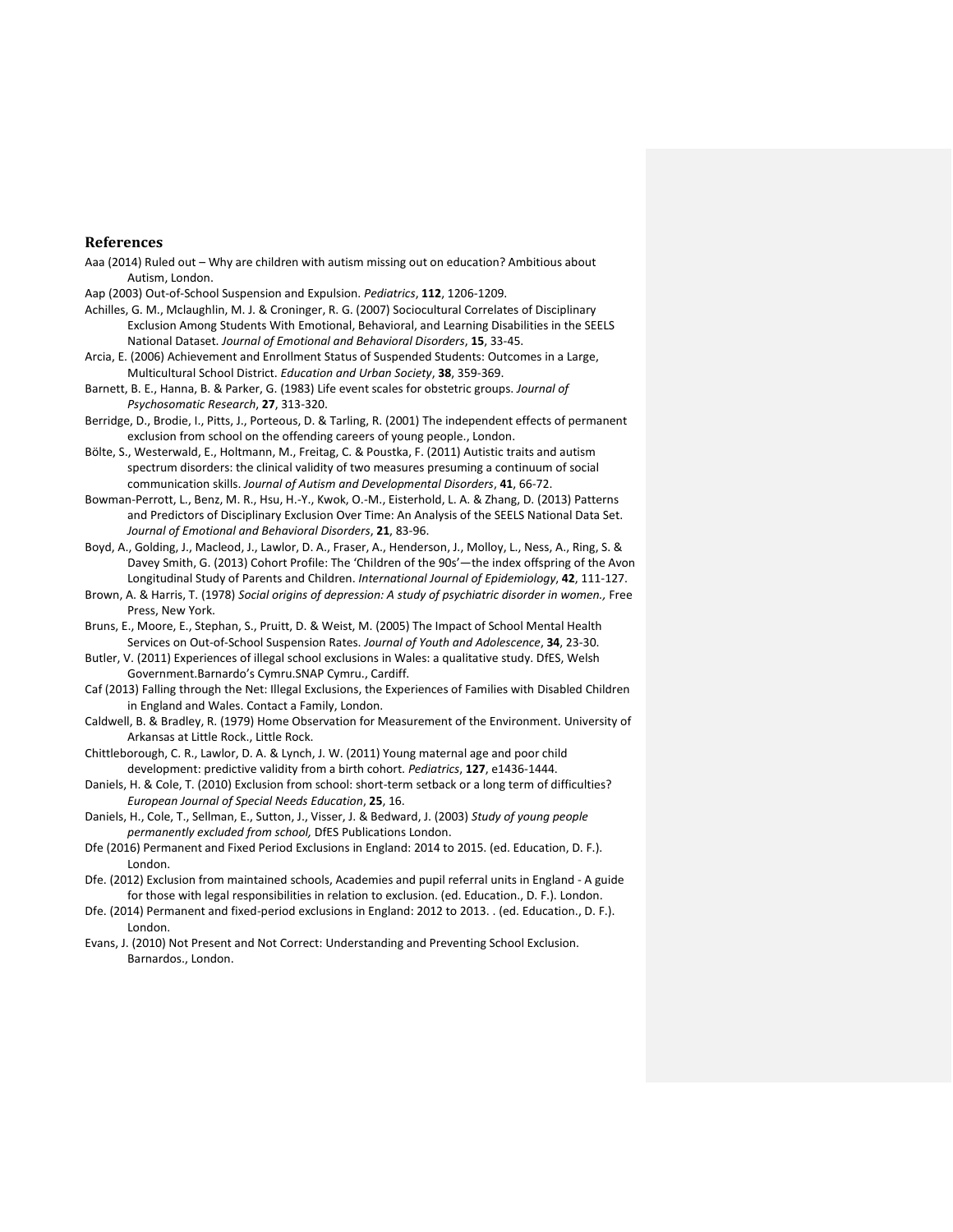- <span id="page-19-16"></span><span id="page-19-14"></span><span id="page-19-13"></span><span id="page-19-12"></span>Fenson, L., Dale, P. S., Reznick, J. S., Bates, E., Thal, D. J. & Pethick, S. J. (1994) Variability in early communicative development. *Monographs of the Society for Research in Child Development*, **59**, 1-185.
- <span id="page-19-17"></span><span id="page-19-9"></span>Ford, T., Hamilton, H., Meltzer, H. & Goodman, R. (2007) Child Mental Health is Everybody's Business: The Prevalence of Contact with Public Sector Services by Type of Disorder Among British School Children in a Three‐Year Period. *Child and Adolescent Mental Health*, **12**, 13-20.
- <span id="page-19-5"></span>Fraser, A., Macdonald-Wallis, C., Tilling, K., Boyd, A., Golding, J., Davey Smith, G., Henderson, J., Macleod, J., Molloy, L., Ness, A., Ring, S., Nelson, S. M. & Lawlor, D. A. (2013) Cohort Profile: The Avon Longitudinal Study of Parents and Children: ALSPAC mothers cohort. *International Journal of Epidemiology*, **42**, 97-110.
- <span id="page-19-10"></span>Furlong, M., Mcgilloway, S., Bywater, T., Hutchings, J., Smith, S. M. & Donnelly, M. (2012) Behavioural and cognitive-behavioural group-based parenting programmes for early-onset conduct problems in children aged 3 to 12 years. *Cochrane Database Syst Rev*, CD008225.
- Gathercole, S. E. & Baddeley, A. D. (1996) The Children's Test of Nonword Repetition. The Psychological Corporation., London.
- Goodman, R. (1997) The Strengths and Difficulties Questionnaire: A Research Note. *Journal of Child Psychology and Psychiatry*, **38**, 581-586.
- <span id="page-19-11"></span>Goodman, R., Ford, T., Richards, H., Gatward, R. & Meltzer, H. (2000) The Development and Well-Being Assessment: Description and Initial Validation of an Integrated Assessment of Child and Adolescent Psychopathology. *Journal of Child Psychology and Psychiatry*, **41**, 645-655.
- <span id="page-19-8"></span>Gordon, A. (2001) School Exclusions in England: Children's voices and adult solutions? *Educational Studies*, **27**, 69-85.
- Gutman, L. & Vorhaus, J. (2012) The impact of pupil behaviour and wellbeing on educational outcomes. Department for Education., London.
- <span id="page-19-7"></span>Hayden, C. & Ward, D. (1996) Faces Behind the Figures: Interviews with Children Excluded from Primary School. *Children & Society*, **10**, 255-266.
- <span id="page-19-0"></span>Hemphill, S. A., Heerde, J. A., Herrenkohl, T. I., Toumbourou, J. W. & Catalano, R. F. (2012) The impact of school suspension on student tobacco use: a longitudinal study in Victoria, Australia, and Washington State, United States. *Health Education and Behaviour*, **39**, 45-56.
- <span id="page-19-15"></span><span id="page-19-4"></span>Hemphill, S. A., Plenty, S. M., Herrenkohl, T. I., Toumbourou, J. W. & Catalano, R. F. (2014) Student and school factors associated with school suspension: A multilevel analysis of students in Victoria, Australia and Washington State, United States. *Children and Youth Services Review*, **36**, 187-194.
- <span id="page-19-1"></span>Hemphill, S. A., Toumbourou, J. W., Herrenkohl, T. I., Mcmorris, B. J. & Catalano, R. F. (2006) The effect of school suspensions and arrests on subsequent adolescent antisocial behavior in Australia and the United States. *Journal of Adolescent Health*, **39**, 736-744.
- Honnor, M. M. J., Zubrick, S. R. & Stanley, F. J. (1994) The role of life events in different categories of preterm birth in a group of women with previous poor pregnancy outcome. *European journal of epidemiology*, **10**, 181-188.
- <span id="page-19-2"></span>Krezmien, M. P., Leone, P. E. & Achilles, G. M. (2006) Suspension, Race, and Disability: Analysis of Statewide Practices and Reporting. *Journal of Emotional and Behavioral Disorders*, **14**, 217-226.
- <span id="page-19-6"></span>Latimer, K., Wilson, P., Kemp, J., Thompson, L., Sim, F., Gillberg, C., Puckering, C. & Minnis, H. (2012) Disruptive behaviour disorders: a systematic review of environmental antenatal and early years risk factors. *Child Care Health and Development*, **38**, 611-628.
- <span id="page-19-3"></span>Lgo (2011) Out of school … out of mind? : how councils can do more to give children out of school a good education : focus report : learning lessons from complaints. Local Government Ombudsman, London.
- Loeber, R., Stouthamer-Loeber, M., Kammen, W. V. & Farrington, D. (1989) Development of a new measure of self-reported antisocial behavior for young children: prevalence and reliability. In: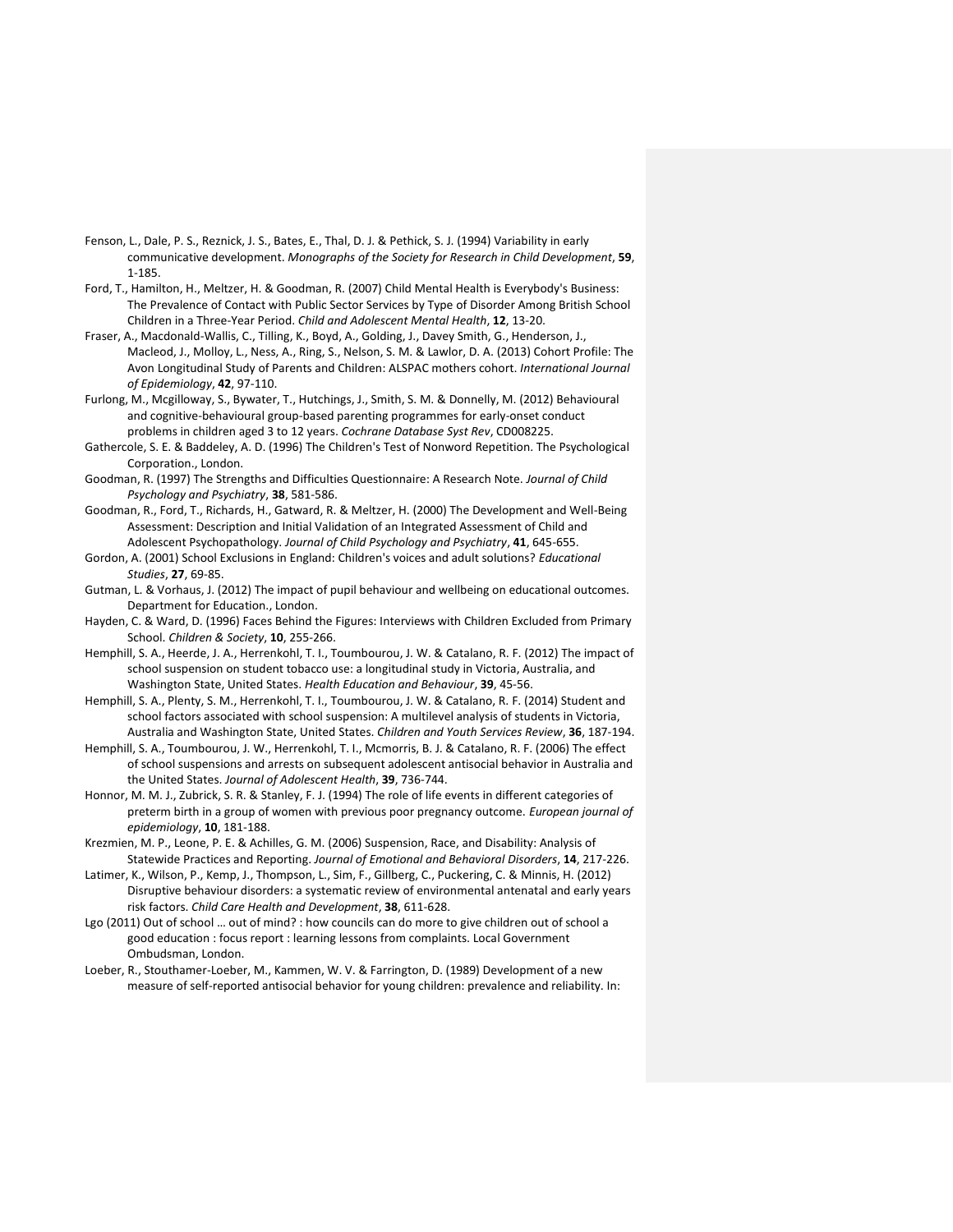<span id="page-20-17"></span><span id="page-20-16"></span><span id="page-20-15"></span><span id="page-20-14"></span>*Cross-national research in self-reported crime and delinquency* (ed. Klein, M. W.). Kluwer Academic Publishers, City.

- Macleod, J., Hickman, M., Bowen, E., Alati, R., Tilling, K. & Smith, G. D. (2008) Parental drug use, early adversities, later childhood problems and children's use of tobacco and alcohol at age 10: birth cohort study. *Addiction*, **103**, 1731-1743.
- <span id="page-20-1"></span>Mcdonald, T. & Thomas, G. Y. (2003) Parents' reflections on their children being excluded. *Emotional and Behavioural Difficulties*, **8**.
- <span id="page-20-9"></span>Mcelderry, C. G. & Cheng, T. C. (2014) Understanding the Discipline Gap from an Ecological Perspective. *Children & Schools*, **36**, 241-249.
- Murray, L. & Carothers, A. D. (1990) The validation of the Edinburgh Post-natal Depression Scale on a community sample. *The British Journal of Psychiatry*, **157**, 288-290.
- <span id="page-20-12"></span>Nice (2013) Antisocial behaviour and conduct disorders in children and young people: recognition and management.
- O'connor, T. G., Heron, J., Golding, J., Beveridge, M. & Glover, V. (2002) Maternal antenatal anxiety and children's behavioural/emotional problems at 4 years. Report from the Avon Longitudinal Study of Parents and Children. *The British Journal of Psychiatry*, **180**, 502-508.
- <span id="page-20-7"></span>Occ (2013) Always Someone Else's Problem – Office of the Children's Commissioner's Report on Illegal Exclusions. The Office of the Children's Commissioner., London.
- Opcs (1991) Standard Occupational Classification. . Office of Population Censuses and Surveys, Her Majesty's Stationery Office., London.
- <span id="page-20-11"></span>Paget, A. & Emond, A. (2016) The role of community paediatrics in supporting schools to avoid exclusions that have a basis in health. *Emotional and Behavioural Difficulties*, **21**, 8-21.
- <span id="page-20-13"></span>Parker, C. (2014) The relationship between child mental health and well-being and exclusion from school. In: *Medical School.* University of Exeter.
- <span id="page-20-0"></span>Parker, C. & Ford, T. (2013) School exclusion is a mental health issue. *Journal of Child Psychology and Psychiatry*, **54**, 1366-1368.
- <span id="page-20-6"></span>Parker, C., Marlow, R., Kastner, M., May, F., Mitrofan, O., Henley, W. & Ford, T. A. (2016a) The "Supporting Kids, Avoiding Problems" (SKIP) study: relationships between school exclusion, psychopathology, development and attainment – a case control study. *Journal of Children's Services*, **11**, 91-110.
- <span id="page-20-2"></span>Parker, C., Paget, A., Ford, T. & Gwernan-Jones, R. (2016b) '.he was excluded for the kind of behaviour that we thought he needed support with…' A qualitative analysis of the experiences and perspectives of parents whose children have been excluded from school. *Emotional and Behavioural Difficulties*, **21**, 133-151.
- <span id="page-20-8"></span>Parker, C., Whear, R., Ukoumunne, O. C., Bethel, A., Thompson-Coon, J., Stein, K. & Ford, T. (2014) School exclusion in children with psychiatric disorder or impairing psychopathology: a systematic review. *Emotional and Behavioural Difficulties*, 1-23.
- <span id="page-20-10"></span>Parsons, C., Benns, L., Hailes, J. & Howlett, K. (1994) Excluding primary school children. Family Policy Studies Centre. , London.
- <span id="page-20-4"></span>Parsons, C., Godfrey, R., Howlett, K., Hayden, C. & Martin, T. (2001) Excluding primary school children– the outcomes six years on. *Pastoral Care in Education.*, **19**, 12.
- <span id="page-20-5"></span>Pirrie, A., Macleod, G., Cullen, M. A. & Mccluskey, G. (2011) What happens to pupils permanently excluded from pupil referral units and special schools in England? *British Educational Research Journal*, **37**, 20.
- <span id="page-20-3"></span>Quin, D. & Hemphill, S. A. (2014) Students' experiences of school suspension. *Health Promotion Journal of Australia*, **25**, 52-58.